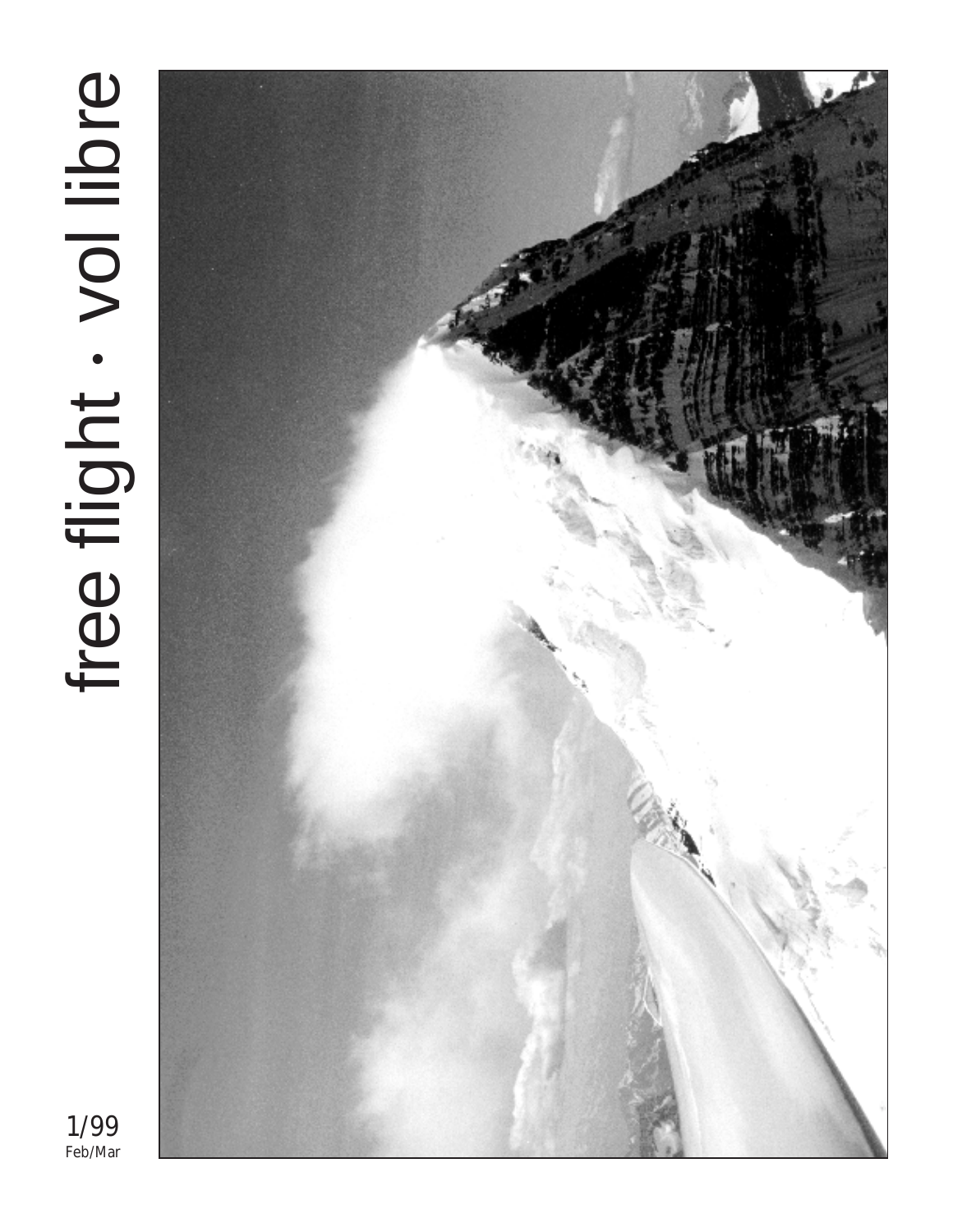## **Liaison**



*Recruiting* Sell 'six packs'? NO!, I am not advocating cross-promoting soaring with your favourite brewery; however, that could work like gangbusters. I'm relating to a practice used successfully by clubs. Rather than advertising for 'joy rides', they advertise a package consisting of a few instructional flights (usually from 5 to 10) and a log book. It gives an opportunity for the potential member to have a good sampling of the sport and of the club. For many individuals who will not commit sight unseen to a full year's membership, this is a winning strategy. The clubs that use this recruiting technique find that it is far more profitable than many other activities, like mall exhibits, etc. etc. They find that 80% of the 'packages' get converted to full year membership.

*Badges and goal setting* In most clubs, but not all, once you get solo and a little while later licensed, you are cut loose and left to your own devices in managing your soaring career. Outside of your annual checkride and the occasional checkride in a more performing glider, there is zippo! A few will get involved in instructing, fewer still will get the cross-country bug. Most will do as my colleague at Kodak, Tony Lowatchee does; they

will get bored stiff a thermal away from their home field, unsure if they want to cut the umbilical cord with the landing strip. Flying beyond the gliding perimeter of your field is tough.

What every club needs is a good cross-country program. It needs the cooperation of the more seasoned crosscountry pilots to promote that activity. One way to do it is to shepherd one or two novices on a short triangle around the local area. For many of us, it is all that it takes to break the cord.

I would also encourage the clubs to use the FAI badges as goals for your members. We have in stock A, B, and C Badges. They are inexpensive and a motivational booster. Once you have a member working away at the badges, you have a dedicated member for years to come.

Statistics show that we are on a membership plateau at slightly above 1300 members. Jim tells me that every year 300 members go off our list, 200 of these are first year members who do not come back. Why? We need to find out because, collectively, we are bleeding away our resources. Comfort in soaring comes when clubs are at the 60+ members range. At that level, you get good utilization of assets, and the per member costs are low while allowing the club to give good service to its members.

P.S. Having read the above, one will figure out that I have no love for passenger rides. You are right! In most clubs, they divert assets from the members, make 'earth' time between flights longer for them, and turn them off as they feel they are wasting their time away. That could be one reason why 200 people stay in the sport one season only. Just think what cutting that number by 50% would do for the good of our clubs!

J'ai été attristé d'apprendre le décès de Pierre Rochette. Pierre a été une dynamo pour ce sport. Il n'était pas de ceux qui se contentent de jouer sans s'impliquer. Pierre a été très actif au club de Québec dont il a été président.

Je ne reprendrai pas l'essentiel de mon texte plus haut. Depuis deux saisons au moins, les clubs du Québec ont eu une performance supérieure à cet égard. Québec et Champlain ont connu des années record. MSC a des plans agressifs pour 99. Et je suis sûr que nos amis des Outardes, relocalisés à Bromont vont eux aussi reprendre du membership.

Je compte d'ailleurs réunir les présidents des clubs du Québec fin mars, début avril. L'objectif est de créer un forum permanent dans le but de mettre en commun notre expertise et nos activités.

A bientôt.

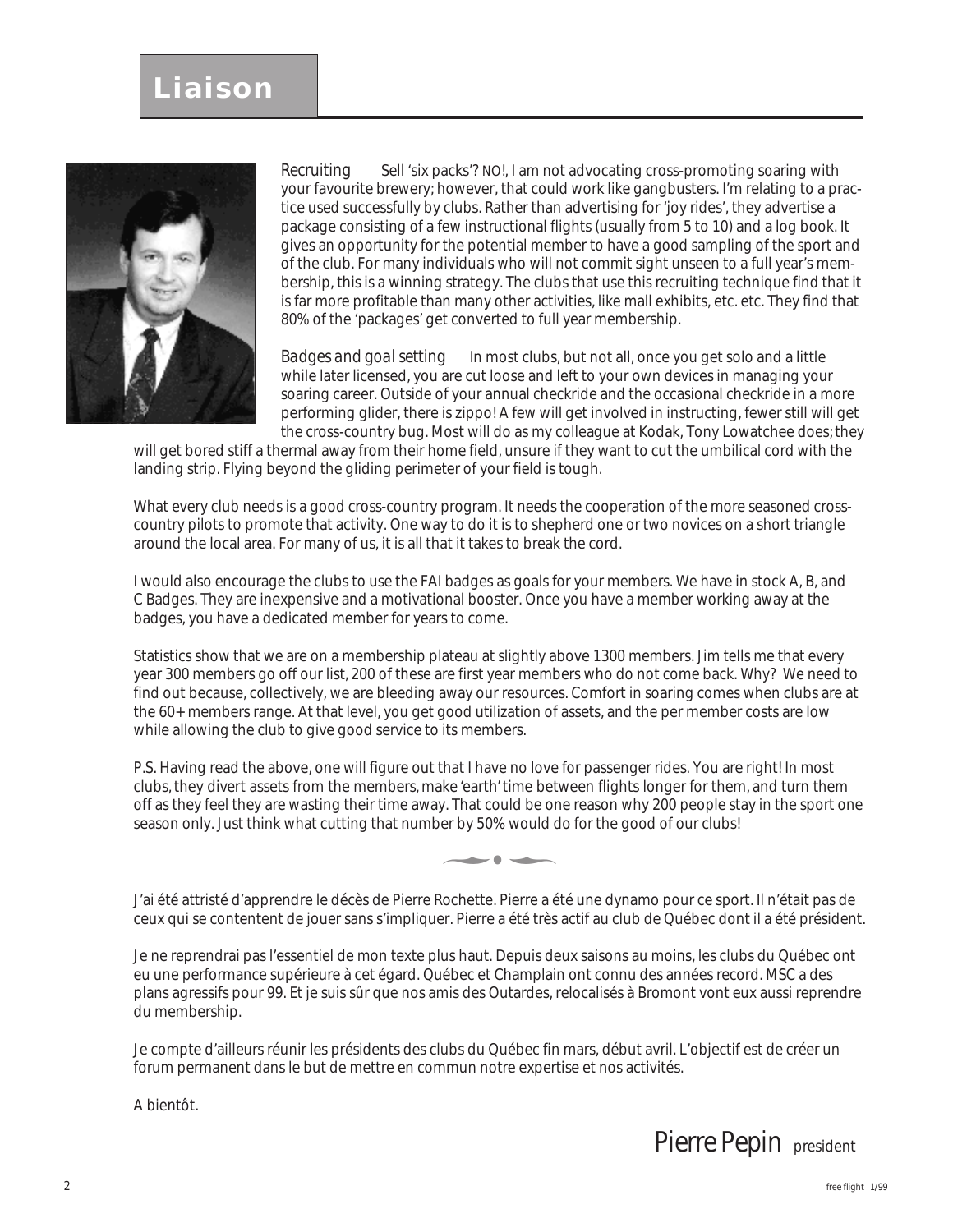# free flight • vol libre

## 1/99 Feb/Mar

The journal of the Soaring Association of Canada Le journal de l'Association Canadienne de Vol à Voile

ISSN 0827 – 2557

- **safety audit updated** 4 something for clubs to look at ♦ Ian Oldaker
	-
- - -
	-
- 
- **flying in the Gap 6** soaring holiday in southern France ✦ *Frank Pennauer*
- **glider handicapping part 5 7 1** the series on how the numbers are calculated ♦ Carl Herold
	- **span is for wimps 10** a bigger glider won't always get you further ✦ *Chris Davidson*
		- **towing tales 12** a trailer towing test in Holland ✦ *Robert Hellier*
	- **a Kiwi elevator ride 13** a wave flight in New Zealand ✦ *Larry Springford*

#### DEPARTMENTS

- **5** *Letters & opinions*  all about Diamants, photo credit error, more Pratt-Read history
- **14** *Hangar Flying*  Canadian Advanced Soaring news, third generation glider pilot, obituary - Jerry Vesely, "a glider pilot bold" - book review
- **15** *SAC news*  AGM info, Pioneer Trust fund update, summer movie to feature soaring, ultralight gliders the future?
- 18 **FAI badges** current listing of new badges and badge legs



#### **Cover**

Here is a spectacular photo of Mount Robson and its banner cloud taken by Joe in his ASW-20 during the Valemont soaring safari last summer. Robson, at 3954 m (12,972 feet) is the highest peak in the Canadian Rockies. The first complete ascent was in 1913 and it is now climbed by several very challenging routes. *Photo: Joe Gegenbauer*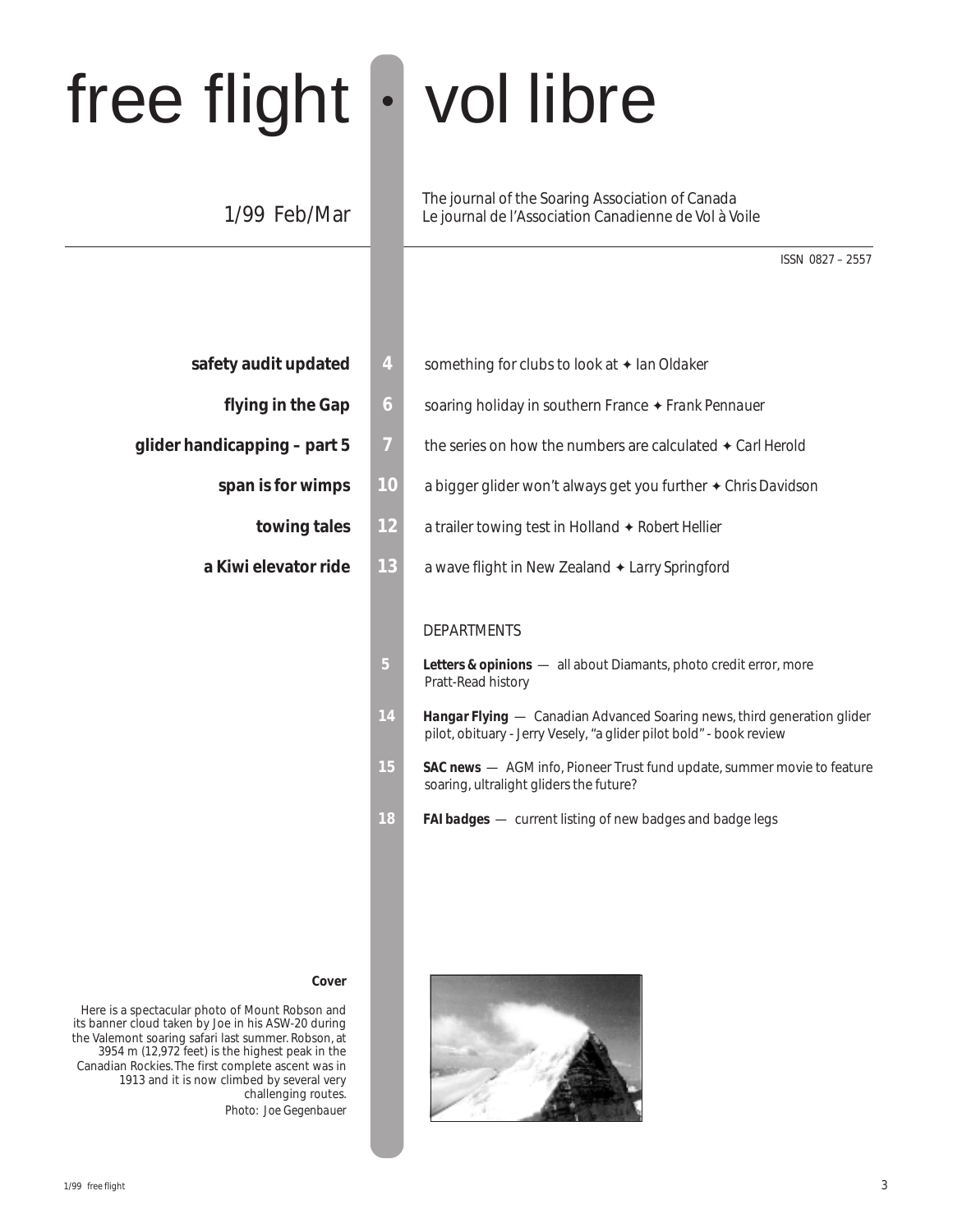# *Safety Audit updated*

#### **Ian Oldaker**

Chairman, Flight Training & Safety committee

Safety Audit checklist was first introduced to SAC clubs in 1992. The list was com piled to assist clubs who wished to perform an in-house safety audit. Some clubs have sent a copy to SAC and this has allowed us to improve the checklist. The updated audit is now being reviewed by our committee prior to being sent to all clubs. It will also be posted on the SAC web page. Why an audit you ask? The following is the background and some of the good reasons for performing an audit at all clubs.

**Introduction** Operations or Safety audits have been used for many years in industrial companies to assess their performance in safety and operational areas. The Safety Audit is often used in inter-company competitions. SAC does not have a formal audit of gliding clubs, nor does it intend to. However it has had a form of "audit" in place for new clubs for several years. It is the purpose of these notes to reinforce its concept with your club and, if you wish, to allow your club to perform an audit to assess how your club would rate from a flying safety viewpoint. The benefits will depend upon how the audit is applied, and how the club members view the audit. The audit can be used, for example, to enhance safety awareness at a club, and to help (particularly a "young" club) to assess its organizational structure as it pertains to the flying operation and ultimately to safety.

**Background** Safety is not only up to the pilot as he or she climbs into the cockpit, but is a continuing concern for us all, or should we say, "should be"? Whether or not we believe that the pilot is the person responsible for the flight, how can all pilots have an influence on the maintenance of the aircraft, of the runways, and even of the standards to which the new pilots are taught? These and other facets of our sport can be verified and checked through an organized examination of the safety of the operation, of the many activities that go on at a club, and of the club organization too because this also affects safety. We may have just had a "good" year for insurance claims but overall, accident rates in gliding are not good, and the record is spotty. Is this because of a poor attitude generally within clubs, or is it because of long winter layoffs? Is it due to relaxing standards "enforced" by Chief Flying Instructors and by the club executives through the CFI? Perhaps it is a combination of some of these factors. On the basis that we can improve, whatever the current reasons for our incidents and accidents, it has been shown that an internal audit within a club will help improve safety awareness and ultimately safety itself. It is also a wonderful record that the members have examined their operation, and it has been found to be a great way to identify items that have slipped by, but that should be addressed now to improve safety. Following completion of an audit, it would be difficult to say that its members and hence the club was negligent, so far as safety is concerned.

The checklist itself is not given here because it goes to many pages! If your club does decide to do an internal audit, it is suggested that you keep a copy signed and dated, and keep it in a safe place. Also, it is very strongly recommended that a good number of pilots take part in the audit at the club. If it is restricted to one or two people, they alone might benefit. The balance of the club's pilots may or may not benefit depending on how aware they are of the audit and whether or not they are "buying-into" the audit in the first place! Hence it is important that the leaders and executive of the club promote the audit in the first place, and actively support its completion. The "auditors" should be asked to form a team and could even include a person from another club, or perhaps someone familiar with the audit concept but who is not necessarily a glider pilot. This is entirely up to the club concerned. The team would look at the various aspects of the operation, providing assistance to each other and receiving assistance from other club members as needed.

If an "outsider" were giving assistance, the audit would best be done during normal club flying so that the "normal" mode of operation would be seen. As a team member visited the different areas of the club, the safety equipment and general layout of the hangars, tie-downs, etc. would be viewed. The runways and their approaches would be given close attention (this is suggested because the takeoff and landing phases of flight are  $\Rightarrow$  p18



#### **The SOARING ASSOCIATION of CANADA**

is a non-profit organization of enthusiasts who seek to foster and promote all phases of gliding and soaring on a national and international basis. The association is a member of the Aero Club of Canada (ACC), the Canadian national aero club representing Canada in the Fédération Aéronautique Internationale (FAI), the world sport aviation governing body composed of national aero clubs. The ACC delegates to SAC the supervision of FAI-related soaring activities such as competition sanctions, issuing FAI badges, record attempts, and the selection of a Canadian team for the biennial World soaring championships.

**free flight** is the official journal of SAC.

Material published in free flight is contributed by individuals or clubs for the enjoyment of Canadian soaring enthusiasts. The accuracy of the material is the responsibility of the contributor. No payment is offered for submitted material. All individuals and clubs are invited to contribute articles, reports, club activities, and photos of soaring interest. An e-mail in any common word processing format is welcome (preferably as a text file), or send a fax. All material is subject to editing to the space requirements and the quality standards of the magazine.

Prints in B&W or colour are required. No slides or negatives please.

free flight also serves as a forum for opinion on soaring matters and will publish letters to the editor as space permits. Publication of ideas and opinion in free flight does not imply endorsement by SAC. Correspondents who wish formal action on their concerns should contact their SAC Zone Director whose name and address is listed in the magazine.

The contents of free flight may be reprinted; however , SAC requests that both the magazine and the author be given acknowledgement.

For change of address and subscriptions for non-SAC members (\$26/\$47/\$65 for 1/2/3 years, US\$26/\$47/\$65 in USA & overseas), contact the SAC office at the address below.

**President** Pierre Pepin<br>**Vice President** Richard Long **Executive Director Corporate Treasurer** Jim McCollum<br> **Legal Counsel** Robert Wappe **Secretary** vacant

**Richard Longhurst**<br>Jim McCollum **Legal Counsel** Robert Wappel

**SAC office:** 101 – 1090 Ambleside Drive Ottawa, ON K2B 8G7

tel: (613) 829-0536 fax: 829-9497 e-mail: **sac@sac.ca** website: **www.sac.ca**

Deadline for contributions:

**5 th**

**January, March May, July September, November**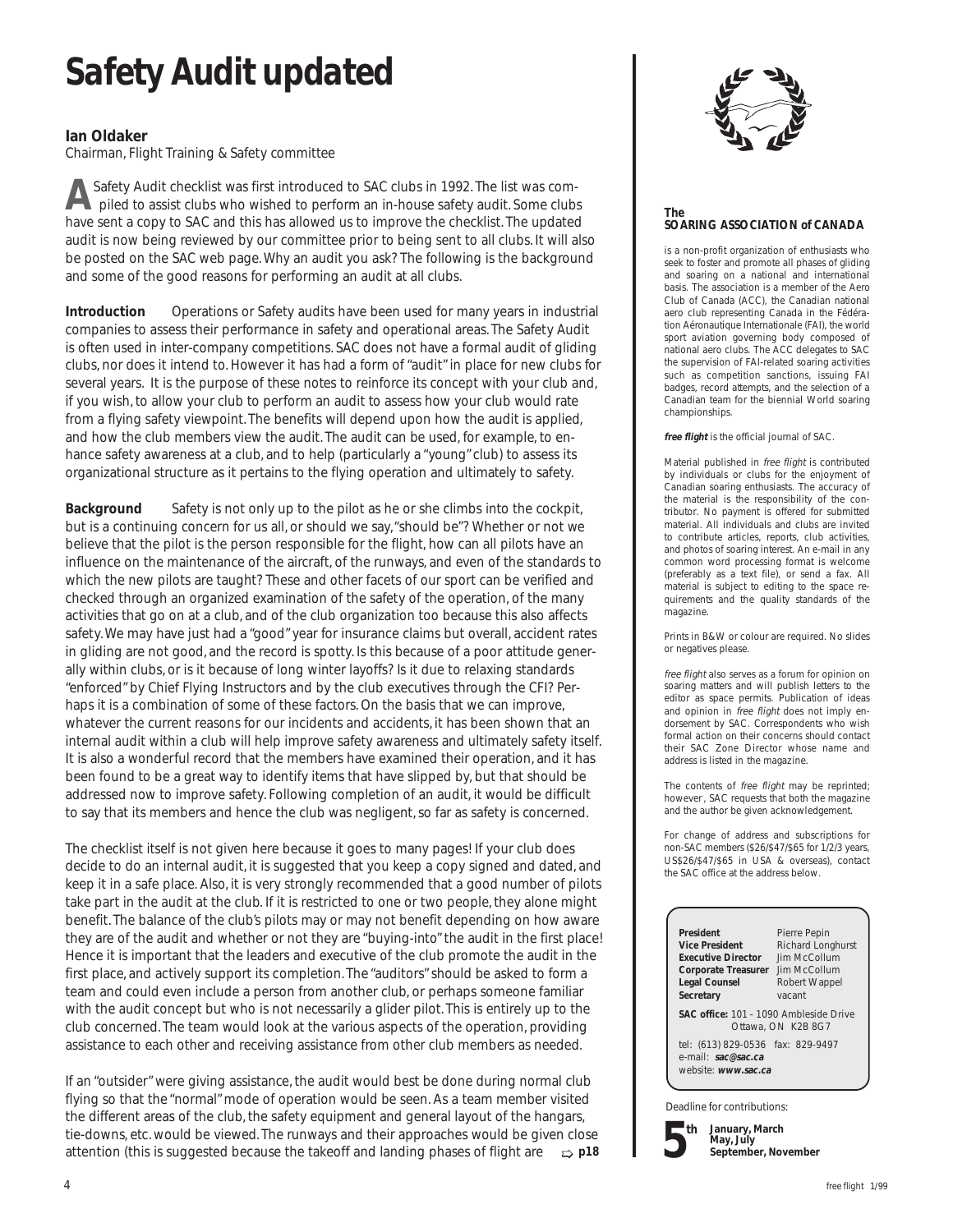#### **L'ASSOCIATION CANADIENNE DE VOL À VOILE**

est une organisation à but non lucratif formée d'enthousiastes et vouée à l'essor de cette activité sous toutes ses formes, sur le plan national et international. L'association est membre de l'Aéro-Club du Canada (ACC), qui représente le Canadaau sein de la Fédération Aéronautique Internationale (FAI), laquelle est responsable des sports aériens à l'échelle mondiale et formée des aéro-clubs nationaux. L'ACC a confié à l'ACVV la supervision des activités vélivoles aux normes de la FAI, telles les tentatives de record, la sanction des compétitions, la délivrance des insignes,ainsi que la sélection d'une équipe nationale pour les championnats mondiaux biennaux de vol à voile.

**vol libre** est le journal officiel de l'ACVV.

Les articles publiés dans vol libre proviennent d'individus ou de groupes de vélivoles bienveillants. Leur contenu n'engage que leurs auteurs. Aucune rémunération n'est versée pour ces articles. Tous sont invités à participer à la réalisation du magazine, soit par des reportages, des échanges d'idées, des nouvelles des clubs, des photos pertinentes, etc. L'idéal est de soumettre ces articles par courrier électronique, bien que d'autres moyens soient acceptés. Ils seront publiés selon l'espace disponible, leur intérêt et leur respect des normes de qualité du magazine.

Des photos en couleurs ou noir et blanc seront appréciées, mais s'il vous plaît, pas de négatifs ni de diapositives.

ciation. Toute personne qui désire faire des représentations sur un sujet précis auprès de dans le magazine.

duits librement, mais le nom du magazine et

Pour signaler un changement d'adresse ou

#### **EDITOR**

Tony Burton Box 1916 Claresholm, AB T0L 0T0 tel & fax (403) 625-4563 e-mail **free-flt@agt.net**

Any service of Canada Post to above address. Any commercial courier service to 335 - 50 Avenue W

**COMMERCIAL ADVERTISING** SAC office (613) 829-0536 e-mail **sac@sac.ca**

> **janvier, mars mai, juillet septembre, novembre**

Date limite:

vol libre sert aussi de forum et on y publiera les lettres des lecteurs selon l'espace disponible. Leur contenu ne saurait engager la responsabilité du magazine, ni celle de l'Assol'ACVV devra s'adresser au directeur régional, dont le nom et l'adresse sont publiés

Les articles de vol libre peuvent être reprocelui de l'auteur doivent être mentionnés.

s'abonner, contacter le bureau national à l'adresse ci-bas. Les tarifs au Canada sont de 26\$, 47\$ ou 65\$ pour 1, 2 ou 3 ans, et de 26\$US, 47\$US ou 65\$US à l'extérieur.

owner and pilot.

Your article has piqued my curiosity about the much-revered Diamant. Your slogan is, "We fly like kings but pay like bums". Does this mean that if I could fly a Diamant, I would feel like a king? Or does this mean that my skill level would magically become more regal? I can use all the help I can get.

**All about Diamants**

**letters & opinions**

I read with interest Pierre Pepin's *Diamant meets Diamant* story in *free flight 5/98*. Like many glider pilots, I log more time talking about flying than I do actually soaring. Driving long distances and meeting people to discuss flying often takes the place of actual cross-country flying. I therefore felt some empathy with you for your long drive to a rain-soaked Bald Eagle Ridge, where you were lucky enough to meet a fellow Diamant

I'm a SOSA member. You noted that a Diamant is gathering dust at our field. In our defence, and since we have been around for 50 years, it behooves me to mention we have lots of things, including people, gathering dust at SOSA. We do have a slightly more relaxed culture than those energetic clubs like Champlain, which even has its own swimming pool so the members can keep busy while talking about flying. I suppose SOSA could get the dust off some of its members if we dunked them in a *piscine* it might wake them up, too.

The other question I have is prompted by a letter I saw in SOARING magazine, December 1972. (Yes, 1972. At SOSA, even our library gathers dust — the culture is all-encompassing.) There was some controversy over whether or not all published pictures of Diamants are required to include a halfnaked female à la Madison Avenue advertising. According to the letter, it seems to be mandatory, even if "the extremely ill proportioned belly-button bearer ... blocks the view of a noble sailplane". Why did you not include a photo with your letter? Note that the complainant describes the craft as "noble", which supports your 'fly like kings' theory. Is this tradition of photographs the origin of the phrase, "Diamants are a girl's best friend"? Our political system being what it is, I'm striving to fly like a Prime Minister. In the meantime, I remain, your humble scribe,

#### **Doug Scott**

*Well Doug, Pierre actually did send me a photo (see below), but I didn't have room to include it in the magazine; besides, the composition and content weren't all that good as there was a tow car growing out of his head and he had too many clothes on ... perhaps it's just as well he wasn't blocking the view. editor*

#### **Photo credit error**

Thanks very much for printing my article, *Catchin' the Big Kahuna Express*, in the last issue. However, the credit for the photo attached to that article should go to the other pilot with me on the flight, Hicham Hobeika.

#### **Behzad Schroff**

#### **More Pratt-Read history**

I was intrigued by the article on Pratt-Read gliders in the last issue. John Agnew and others bought two P-Rs prior to 1946 when the Montreal Soaring Council was incorporated. There is a record of "a Pratt-Read two-seater, type LNE-1" mentioned on 8 July 1946. On August 17, I believe, P-R #31519 was aerotowed by a Puss Moth at St Jean, QC.

One of the two MSC P-Rs, CF-ZAN was traded for a Tiger Moth (I don't know its serial number). The other one was CF-ZBJ which was still at MSC in 1956-57, or perhaps 59. It had serious damage to the rear fuselage, was left outside, deteriorated, and was written off. Gatineau GC had a couple of P-Rs in the 50s-60s. Leo Schober bought one of them and had it at MSC for a season. The Quebec club also had one which they called, "La Baleine" (the Whale).

#### **Bob Gairns**

photo not available for pdf file

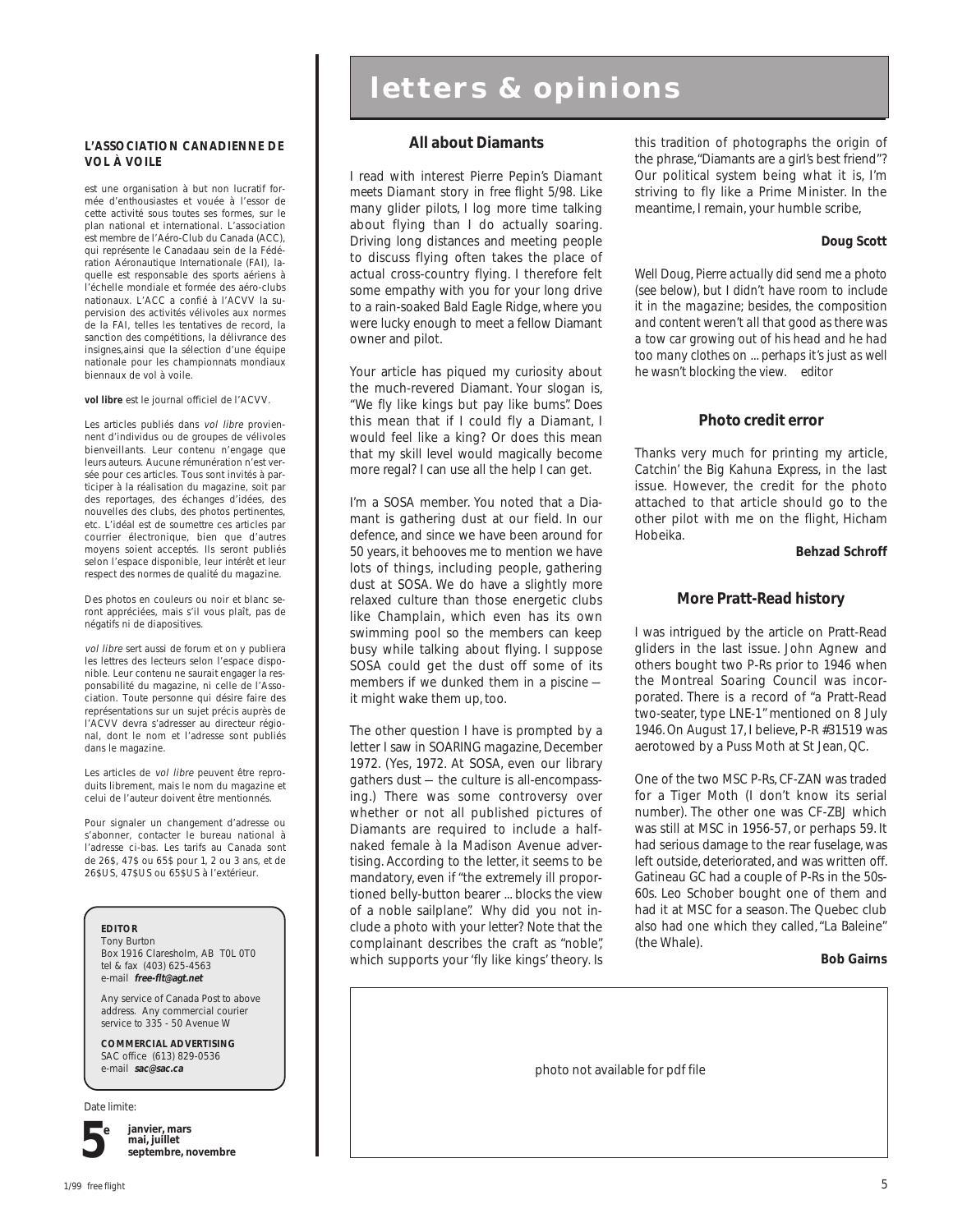# **Flying in the Gap**

#### **Frank Pennauer**, York Soaring

or many years I have made three week trips to Europe to soar in the southern French Alps. Fayence is my usual destination, but I have also flown in Sisteron, St. Auban, La Motte and Sondrio several times.

Then I read in the *Aerokurier* of Klaus Ohlmann's recordbreaking alpine flights originating from Serres into Austria/ Italy and back. Contacting his company, Quo Vadis International, I was able to secure a week in September '97 and again in September '98. Meeting Klaus and flying with him is very rewarding; he is one of the most dedicated glider pilots I have ever met, a true renaissance man of soaring. Flying in the French Alps for twenty years, he is considered by the French as one of the best.

The Quo Vadis operation is at the aerodrome La Batie-Montsaleon, three kilometres north of Serres, 34 kilometres north of Sisterone on Highway N75.

Klaus flies a side-by-side Caproni Calif and has LS4s for rent, although the majority of Europeans bring their own gliders, and two 235 hp Ralleys complete the equipment.

I would like now to report on two memorable flights this year in the Calif. In my last phone conversation the day before heading to Serres I gave Klaus my estimated time of arrival at the field — he said simply, "I wait for you". A tip persuaded the bus driver to let me out 3 kilometres past Serres at the base of the elevated plateau on which the airfield is situated. It was now 12:40 pm, walking up the steep hairpin-curved path, I quickly abandoned my heavy suitcase in the bushes. As I reached the top I saw gliders being launched and the Calif at the end of the lineup literally waiting for me. Within 15 minutes of my arrival Klaus and I were in the air. Flying conditions were a little tricky since we had an easterly wind regime which modifies and often degrades the well known lift source locations.

Tracking along at less than the higher ridge heights and tanking altitude whenever possible, we finally found super conditions at Briançon in the upper Durance valley. Flying west in the Guisane valley towards Grenoble we could fly 160 km/h without height loss at cloudbase. On radio checking with the other pilots flying with us, Klaus decided he had to go back to assist one who had lost too much height. Using the most direct route we crossed the Ecrins by passing Mt Pelroux (4000 m). Getting close to our struggling glider we found ourselves as low surprisingly fast! The location was just east and adjacent to the St. Crepin paved airport, where normally with straight-on sun good lift is expected. It was not the first time that I had participated in a struggle to stay airborne at this same spot with Janus C or Duo Discus with very experienced pilots under an easterly wind environment. The proposition had become simply either climb here or land. Pressure concentrates the mind, especially when a safe landing was there right at your feet.

The solution was to find "micro locations" where the "easterly devil" could not destroy the lift. This was of course extremely wasteful in time; nevertheless every 100 metre gain was building hope. It was by now late enough in the day to expect some reversal of the airflow from shaded slopes to create some upward tendency in the middle of the valley.

There were two more likely slopes on the way home to make some height gain that late in the day. We managed to achieve very little sink flying to our next "source" but we found very feeble lift and gave up after gaining only 200 metres in ten minutes. Arriving at our "last chance" slope we found nothing better than the earlier spot. In a lucky move we flew deeper into the side valley and to our surprise found a steady 1/2 metre which allowed us to gain enough height to commence the final glide with some confidence. Crossing the large flat area around the city of Gap it became clear that flight height was now predictable. As we entered the valley toward Serres, we encountered only reduced sink which in turn allowed us to fly toward the home airfield at high speed and still land in daylight. Our struggler (straggler?) did land out at Taillard (Gap) and was retrieved in short order.

On the last day of my stay the gliding forecast from St. Auban was rather negative. Two of our glider pilots from Germany decided to go home, but Klaus and I gave it a try; sure enough after 25 minutes we were back at the field. Since there were low expectations we were not dressed for height and I did not take the camera along. On our next try we were encountering more turbulence than before; net gain was hard to achieve and we were kept on our toes by the cacophony of vertical currents. We had on board the latest GPS integrated flight director by Franz Poeschle which gave us wind direction and strength in almost real time, indicating strong variations in both components. We soon realized that thermal lift and wave above were in conflict. This "rotor rodeo" went on for hours rather aimlessly except for staying aloft. We had by now overflown many gliderports and could not detect any activity.

We ran suddenly into unadulterated smooth wave and climbed easily. As soon as we had enough height we went for the famous Mtg. de Lure wave. There we climbed to 4500 metres. At St. Auban right under us we could make out two gliders circling up. Suddenly a Duo Discus with German markings sat right beside us and we acknowledged each other. The view towards the low sun was so fantastic that nothing I have seen in gliding publications could compare to it. To the left well below us a puffy rose-hued cloud deck and to the right of us a double decker long submarine lenticular cloud along its edge which we shot at high speed.

We were by now quite cold and spontaneously "boxed" each other for joy and may7be warm up a bit. Taking in the scene we shot along towards Mt Ventoux 50 kilometres west of St. Auban where strong wave brought us back to height. Checking time we realized we had to race home to land before nightfall. In fairly calm air we zoomed along up to 240 km/h making sometimes near vertical "zoomies" to a stillstand. Arriving over our homeport with an extra 1500 metres in hand we activated the Calif's 18 feet of trailing edge divebrakes for a high speed dive landing within legal daylight. ❖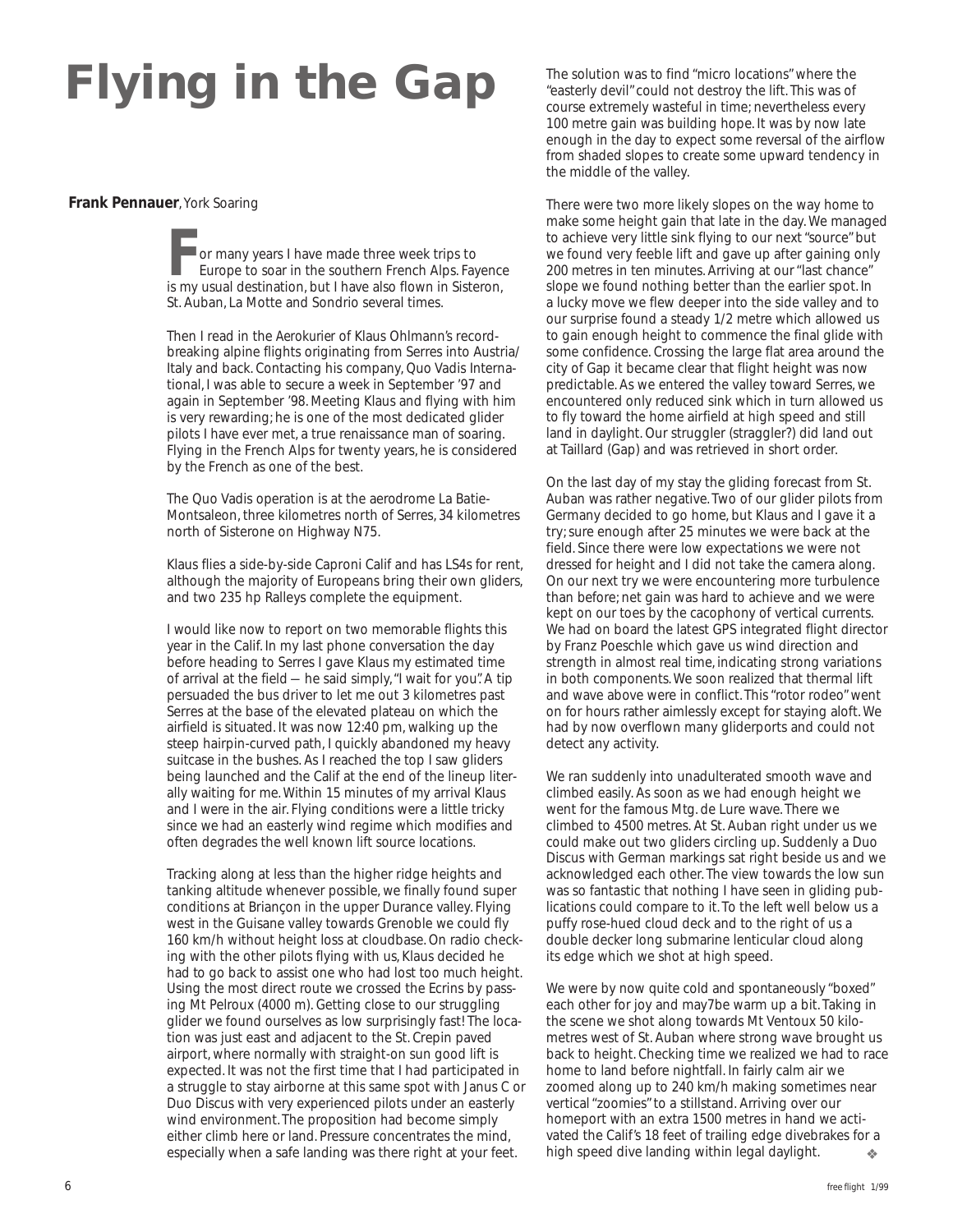*The elements of handicapping gliders*

## *Part 5* **The impact of changing weight on MacCready speeds**

#### **Carl Herold**

from *WestWind (Pacific Soaring Council)*

**Part 4 developed a glider cross-country model with**<br>many idealized assumptions. One of those assump-<br>tions was that each glider model flew with a fixed tions was that each glider model flew with a fixed weight. This chapter will show the impact of changing weights on the MacCready cross-country speed and will summarize the weight impact on the handicap and the options for selecting a handicap derating factor (not penalty) for overweight gliders for a range of soaring conditions.

Figure 1 shows cross-country speed contour plots for glider weights ranging from 600 to 1000 pounds. These contours are for a Standard Cirrus with an idealized lift rate of 200 ft/min and 400 ft/min respectively. These plots show the dramatic shift of the best MacCready speed-to-fly as the weight and/or lift increases and the corresponding achieved cross-country speed increases. This figure shows that a 400 pound weight increase for 200 ft/min and 400 ft/min rates of climb amounts to a 3.94 knot and a 6.49 knot cross-country speed increase respectively. In other words, the cross-country speed benefit increases with increasing rate of climb as well as the increasing weight.



The two sloping lines show that adding 400 pounds to a 600 pound Cirrus will increase its idealized achieved cross-country speed by the fractional rate of 3.94/400 = 0.00985 knots increase per ft/min climb for the 200 ft/ min thermal. This slope increases to  $6.49/400 = 0.01622$ knots per ft/min climb in a 400 ft/min thermal. An easier way to relate to this is to multiply the slope value by 100 which results in changing the units to show that the speed increase is nearly 1% per 100 pound increase in weight for 200 ft/min lift and 1.6% for 400 ft/min lift. These percentages will be different for each glider and its assigned weight. Figure 1 uses the same idealized assumptions given in Chapter 3.

By the mid-80s, Sports class contests implemented an assigned weight for each sailplane to eliminate the dramatic impact of weight on handicapped racing, and this initiated the weighing of gliders at these contest. A handicap adjustment (not penalty) was required for those gliders exceeding their assigned weight. Figure 2 shows a quick analysis performed in 1989. This figure shows that the decimal cross-country speed impact of adding weight to assigned glider weight varied from 0.00015 to 0.0003 decimal increase in cross-country speed per pound of weight increase for the assigned weight for the 200 and 400 ft/min lift cases.

Another way to explain this data is say the 0.00015 can be converted to indicate a 1.5% increase in cross-country speed per 100 pound weight increase from a base weight. You will note the suggested trend for lower derating for longer span high performance gliders. For the first few years, 0.00025 was conservatively selected for the handicap derating adjustment for "overweight" sailplanes. This handicap derating number was reduced (with concerns) to 0.0002 in the 1994 Sports class rules.

Since developing a large family of closed form analytical expressions from flight test data for over 100 gliders, I have been able conduct a more exhaustive analysis of the overweight and varying thermal strength impact on handicaps. This analysis takes into account the aerodynamic and materials technology impacts on the decimal weight impact on MacCready cross-country speeds. Figure 3 shows a recent study of a technology range of nine selected gliders ranging from the 1-26 to the highend Nimbus 3DM for thermal climb rates ranging from 200 to 800 ft/min. The vertical scale is the fractional speed increase rate of the handicapped speed change relative to the assigned weight. These results are sensitive to the weight change and the thermal strength change shown in Figure 1.

Notice that all of these gliders have different characteristics that can fall into technology groups. You will see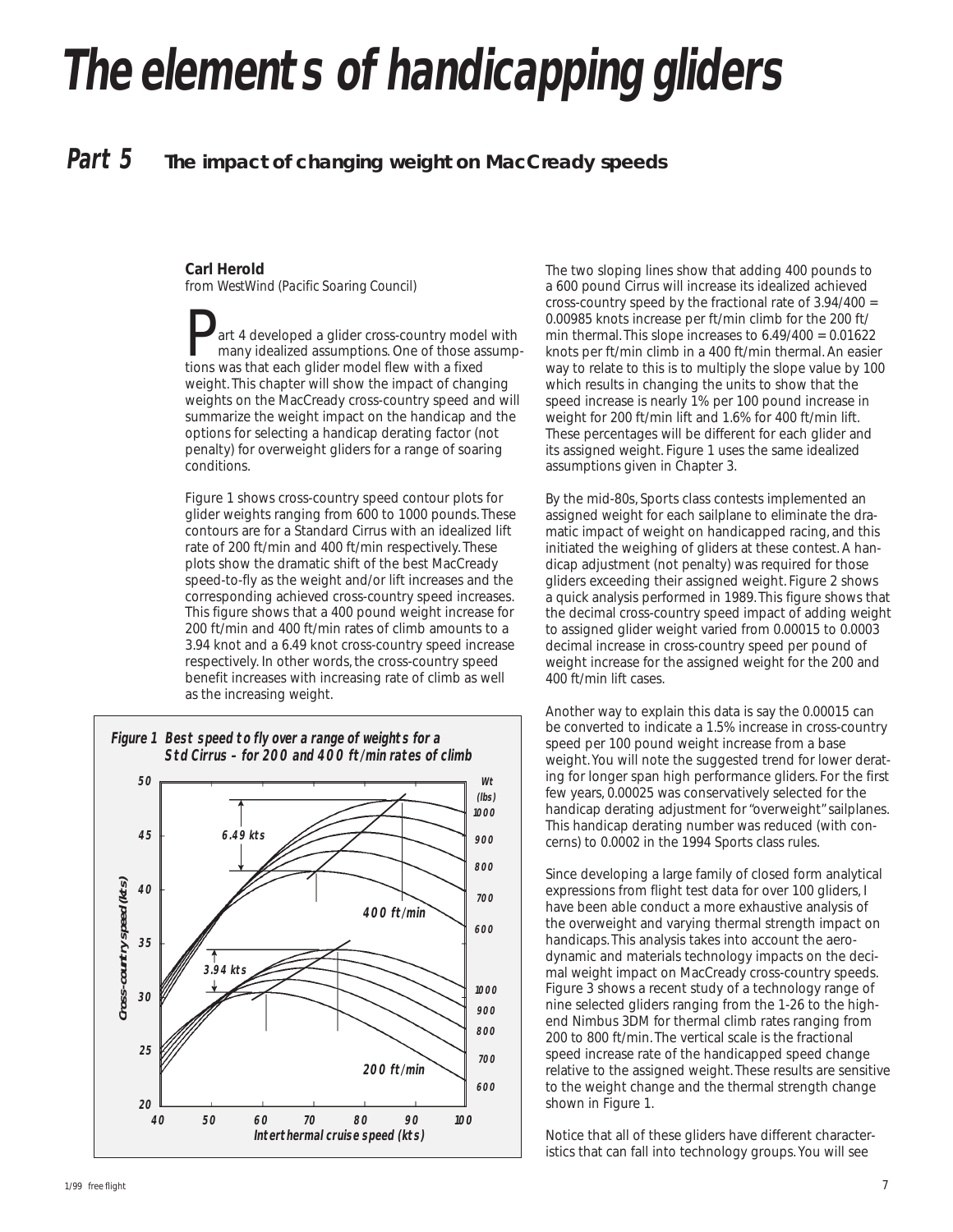that the Nimbus 3DM rises to less than 0.00012 (1.2% MacCready speed increase per 100 pounds) to 0.000167 (1.67%/100 pounds) in spanning the 200 to 800 ft/min lift rate region. The L-23 Blanik is the next lowest, running from 1.88% to 2.65% for thermal lift spanning from 200 to 800 ft/min respectively. This medium performance trainer has a low derating factor as its weight is high for its moderate basic cross-country speed performance. The Ka6CR ranged from 3.26% to 4.33% speed increase per 100 pounds increase in weight.

The analysis of many more gliders shows that these gliders can loosely be grouped into technology groups. Not surprisingly, the very light weight, low cost PW-5 was the most sensitive (for the range of glider studied) to weight increases spanning from 3.38% to 4.47% for the 200-800 ft/min lift rates respectively. Figure 4 shows bar charts giving a more detailed breakdown for 16 gliders at assigned weights for 200 and 400 ft/min achieved rates of climb respectively. These gliders are listed in order of increasing performance. Note the difference between the low weight 1-26A and the more heavy 1-26E. There is a noisy trend of 0.00032 for the 15 metre gliders and 0.00014 for the very heavy super-span gliders.

The data set for 400 ft/min climb (dark grey bars) shows that the fractional speed per pound for the 15 metre or lower performance gliders increases from 0.00032 to 0.00038, but the large span gliders have a limited increase from 0.00014 to 0.00016. The implications for 100 ft/min lift suggest a derating range of 0.0001 to 0.0005 be considered by weight and technology groups. More on this subject in a later part.

The real world of cross-country flying encounters changing lift strengths and lift gaps along the course line. We will study these impacts, summarize and compare them with real national, regional, and Sports class contest results and soaring sites in a future part.

The MacCready cross-country speed ratio doesn't include start, finish, and altitude factors, task distance or wind, but does include the more detailed cross-country model assumptions stated in Part 3. Figure 3 in Part 3 *(ff 6/98)* provided the handicapped speed ratios against a Standard Cirrus for a wide range of climb rates for seven fixed weight gliders. Figures 3 through 5 in Chapter 4 *(ff 6/98)* showed the dramatic range of fractional crosscountry speed increase with rate of climb for a wide range of nine to sixteen gliders.

Figure 5 compares the MacCready speed ratios for six gliders, each at two flying weights: at their all up weight (AUW), and at AUW-plus-100 pounds. The speed ratios are referenced to the Standard Cirrus at 744 pounds AUW.

Each additional 100 pound increase will shift the curves at nearly the same increment higher (or lower) for speed ratios greater than 1.0 (or less than 1.0). You will also notice that for lowering climb rates the low performance glider MacCready

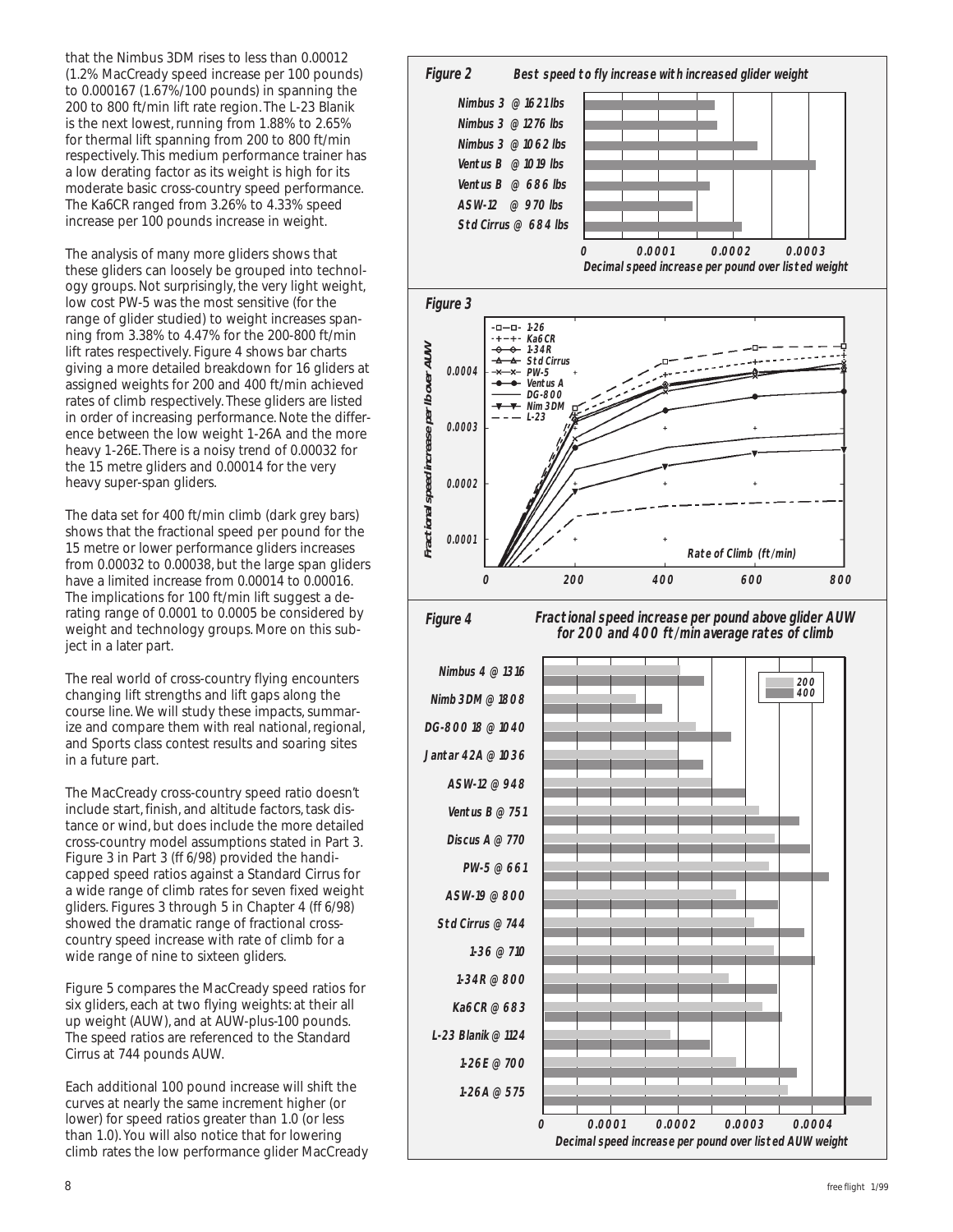

speed ratios arc upward and the higher performance gliders arc downward. You will also note that, for strong uniform soaring conditions, the speed ratios become nearly flat. Speed comparisons for less than 200 ft/min climb rates will be discussed in a later part covering weak soaring conditions. Figure 5 and the above referenced figures show the benefits of adding ballast to gliders for increasing achieved cross-country speeds for many soaring tasks in addition to racing. In the last thirty years, gliders with ballast have demonstrated an enormous performance benefit in strong soaring conditions.

#### **What is the AUW and how is it determined?**

In 1966 Region 11 (Pacific Soaring Council), and subsequently the SSA Contest Board and a few SSA Directors, started the investigation and demonstration of nonsanctioned handicapped contests. In 1971, Region 11 and Region 10 (Texas Soaring Association) began nonsanctioned handicapped contest trials. In 1975, SSA approved Regional handicapped contests, including an allowance for ballast-capable gliders. As a result of these contest results, in 1991 Sports class pilots moved to incorporate a weight limitation to all gliders to improve fairness. This weight limit was defined as the "All Up Weight" (AUW). The AUW is made up of the empty weight of the glider (without parachute, batteries, and oxygen) plus an allowance for pilot, oxygen, batteries, and parachute of 250 pounds for a single place glider and 450 pounds for a multiplace glider. There was no AUW limit for multiplace gliders. The rationale was to encourage passengers getting an introduction to the less competitive Sports class environment as a means to develop new contest pilots and increase interest to improve glider pilot growth and retention.

Due to increasing pilot concern, the AUW was revised for 1998 by adding another 15 pounds to the AUW below 1000 pounds, and 25 pounds for gliders above 1000 pounds AUW. In addition, a 30 pound fuel allowance was provided for motorgliders which in 1996 were allowed to self-retrieve from a landout. This process required a major recomputation effort for most of the gliders on the handicap list to fit the new AUW weights.

A more complex component of this last AUW change was the determination of the glider empty weight. The actual empty weights from weight and balance data produced dramatic variations from the advertised data sheets. Early production runs of gliders could be 50 to 100 pounds heavier than the data sheets. Later production could be reduced by up to 50 pounds from original advertised weights. In addition, later data sheets tended to revise the empty and gross weight upwards over time. For Standard class gliders this empty weight variation (neglecting oxygen, parachutes, and batteries) was a min/max range of 80 pounds — up to nearly a pound per square foot in wing loading. For 15 metre class gliders the range was up to about 120 pounds for 98 to 115 square foot wing area gliders, over a pound of wing loading.

In producing the most recent handicap list (CH-98), a big effort was made to minimize the number of complaints from many pilots owning gliders which exceeded the AUW because their empty weight was higher than the AUW allocation. The empty weights published in the SSA Soaring Directories over the years tended to retain the original factory estimates (this is especially true for all *OSTIV, Technical Soaring*, and *Janes* publications). Further, these publications have tended to blur all the variants over time. The SSA Directory was never meant to be used in this manner; it can be a very misleading document and is not the bible it once was. The flight test reports published over the years by Zacher, Johnson, Bikle, the Akafliegs, and a few others have been a key resource for accurate and up-to-date glider performance data.

This increased AUW allowed the pilots with lighter ships to load to that AUW number with non-disposable ballast. As wing loading and span loading are factored in producing the handicap, this was more fair to all. Handicap reductions due to exceeding the AUW should be reduced to a very few starting in 1998.

In either case, the AUW could not exceed the maximum non-disposable payload. This was easy for the early generation gliders that were not designed for water ballast and recorded empty weight. More modern sailplanes have tended to not list the unballasted maximum weight. For these ships, the maximum gross weight has not been a factor until we get to large multiplace motorgliders.

The current 1998 German Aero Club and the British Gliding Association handicaps for Club class include no handicapping limitations for gross weight (or winglets or wind) other than those the aircraft are certificated to meet. *(The SAC Sporting committee also has not incorporated an AUW limit in our Sports class contests. ed.)* This is likely the result of the weaker average soaring conditions in Europe compared to the large range of soaring conditions available across the USA. A future part will discuss the world-wide variation of soaring conditions and foreign country handicapping differences.

As a footnote, I recommend that those of you interested in following this series make a copy of each article and insert it in a ring binder. As we progress, I will be referring to earlier material as I assemble more data, and combine material from earlier parts. ❖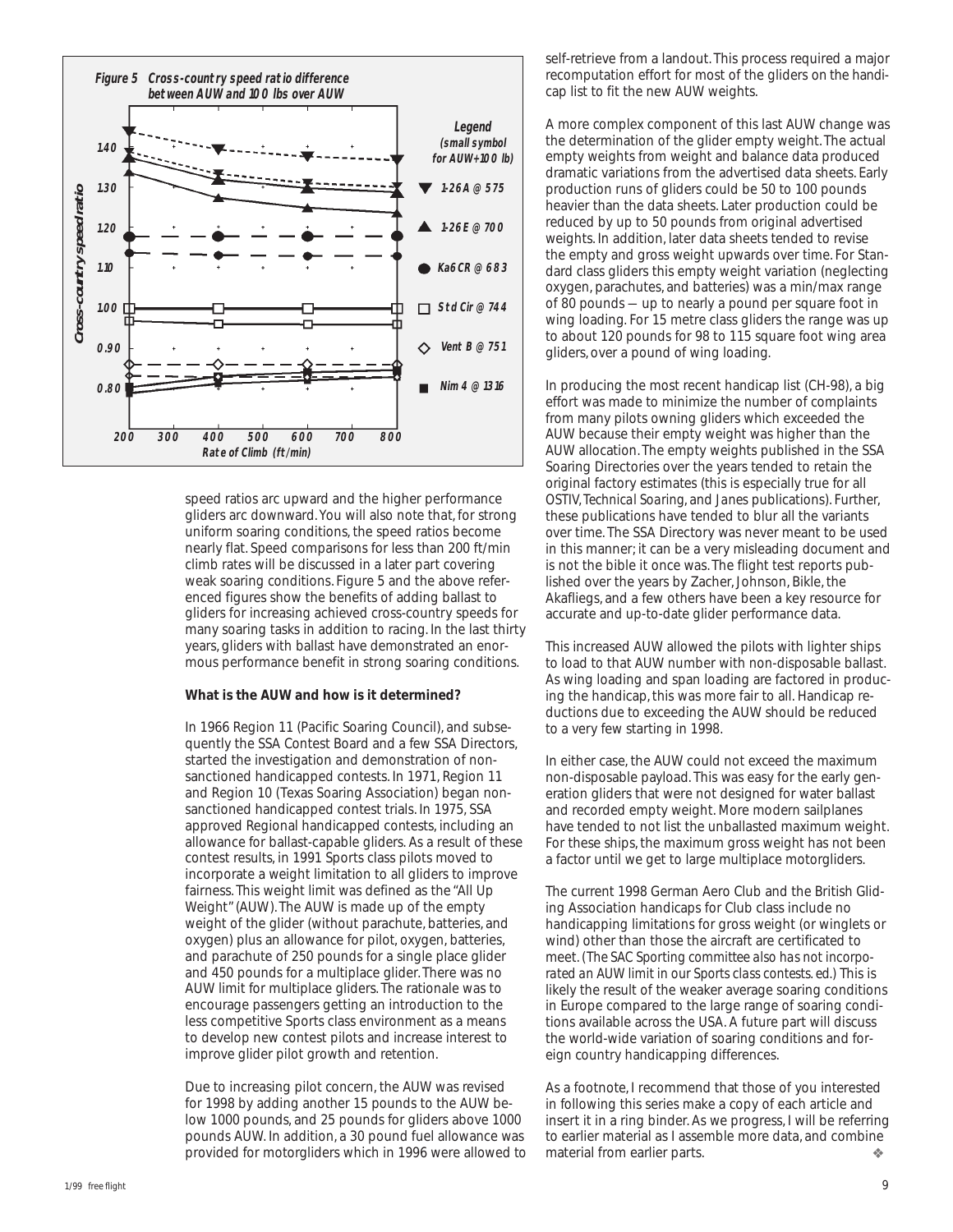# **Span is for wimps**

#### **Chris Davidson**, from *Sailplane & Gliding*

here is much TRUTH spoken of these days about many things: wide screen TV, the need for 'Dolby ProLogic There is much TRUTH spoken of these days about many<br>things: wide screen TV, the need for 'Dolby ProLogic<br>Surround-Sound' as a bare minimum, or why a 24X-speed CD ROM drive is an absolute must on an modern computer. We are told that without these essentials, life will not continue.

The normal way to discover such truths is to pop into W.H. Smiths, buy a copy of *What Big Telly?* and spend the next few days getting to know the difference between your '100 Hz refresh rate' and your '400 memory fast-text'. There is a natural downside of this process. Whereas before reading *What Big Telly?* you would have happily walked out of the electronics store with a £400 colour model, you now realize that, at a bare minimum, any new purchase will cost £1200 and even that is skimping a little.

To some extent gliding has always been isolated from this phenomenon. I don't suppose many people read *Sailplane & Gliding* and then order an ASW-27 from your local dealer. Most people who are in the market for a glider tend to have spent at least a few winters having the glamour and glossy pictures being frozen out of them. They know that you can have as much fun in a Ka6 as in a Discus and, after all, fun is what it is all about, isn't it? Yes, what a sensible, knowledgeable lot we are. Not to be swayed by marketing or the desire for toys and gizmos that are anything less than essential.

My last statement is of course utter piffle. Ever since the Wright brothers went down to the Old Duck & Crumpet and discussed a new idea for wingtips over a couple of beers, 'Gliding Man' has sought to eke every last percentage point of performance out of his pride and joy, and when ekeing just isn't good enough, then a quick phone call and a new bundle of carbon fibre and joy can be yours for a few zeros. TINSFOS (There Is No Substitue FOr Span) rules, it always has done, it is the only way to fly. So many trees have been felled to support the writing of it, and so many beers have been drunk to support the talking of it, that the entire German economy has flourished to support the making of it. Span *must* be the king. What other guiding principle can there be? Well folks, the time to rise up and reply has come, TINSFOS is dead, long live SIFOW.

#### **Span Is FOr Wimps**

There are a number of avenues by which I can advance my case. I shall start with the basics: why do you glide? For the purposes of brevity, I will dispense with the 'inner freedom', 'fly like a bird' and 'just for fun' brigade, as clearly all their ambitions can be satisfied with any glider, regardless of size — TINSFOS holds no claim over these fine pilots. The, "I fly for fun therefore I need a big glider" school of thought doesn't offer a leg to stand on. Please read on and redefine your argument or, to paraphrase a popular football chant, "you are wrong, and you know you are". If, however, you are in the subset that says, "I fly for fun, and



I can afford a big glider, so tough luck", then I have no argument — skip the rest and go to the classifieds; I doff my cap to you.

So, where do we look to find candidates from the TINSFOS set ripe for the plucking? They have to be among the "I live to fly cross-country" clique. An upwardly-mobile bunch if ever there was one. Are they the real "push myself to the edge and beyond, press on regardless" type or are they all GPS and turbulator tape? The game goes like this:

- *White* I worship at the TINSFOS altar because I live to fly cross-country.
- *Black* You can fly cross-country in any glider...
- *White* Ah yes, but I want to fly further and faster.
- *Black* Why? (excellent move this: White now on back foot). The alternative response is "Further and faster than what?", *then* follow with the question "Why?"
- *White* I want the thrill and challenge of flying further.
- *Black* But, more of a thrill and challenge can be had doing the same in a small span glider.
- *White* Ah yes, but I want to keep up in the pecking order of our club by flying the bigger tasks.
- *Black* Why not go for the real kudos fly the same tasks in a smaller glider?
- *White* You don't have the good glide angle in a small span ship to make the best of a good day.
- *Black* Try flying in lift then. 10% more skill on your part could mean 20% more time in rising air, and a 30% improvement on your distances.

After this, the end is inevitable. Either White responds with, "Yes, but I'm not capable of 10% more skill" (unlikely), or "Yes, but I want to spend lots of money on a new glider", in which case Black has won by default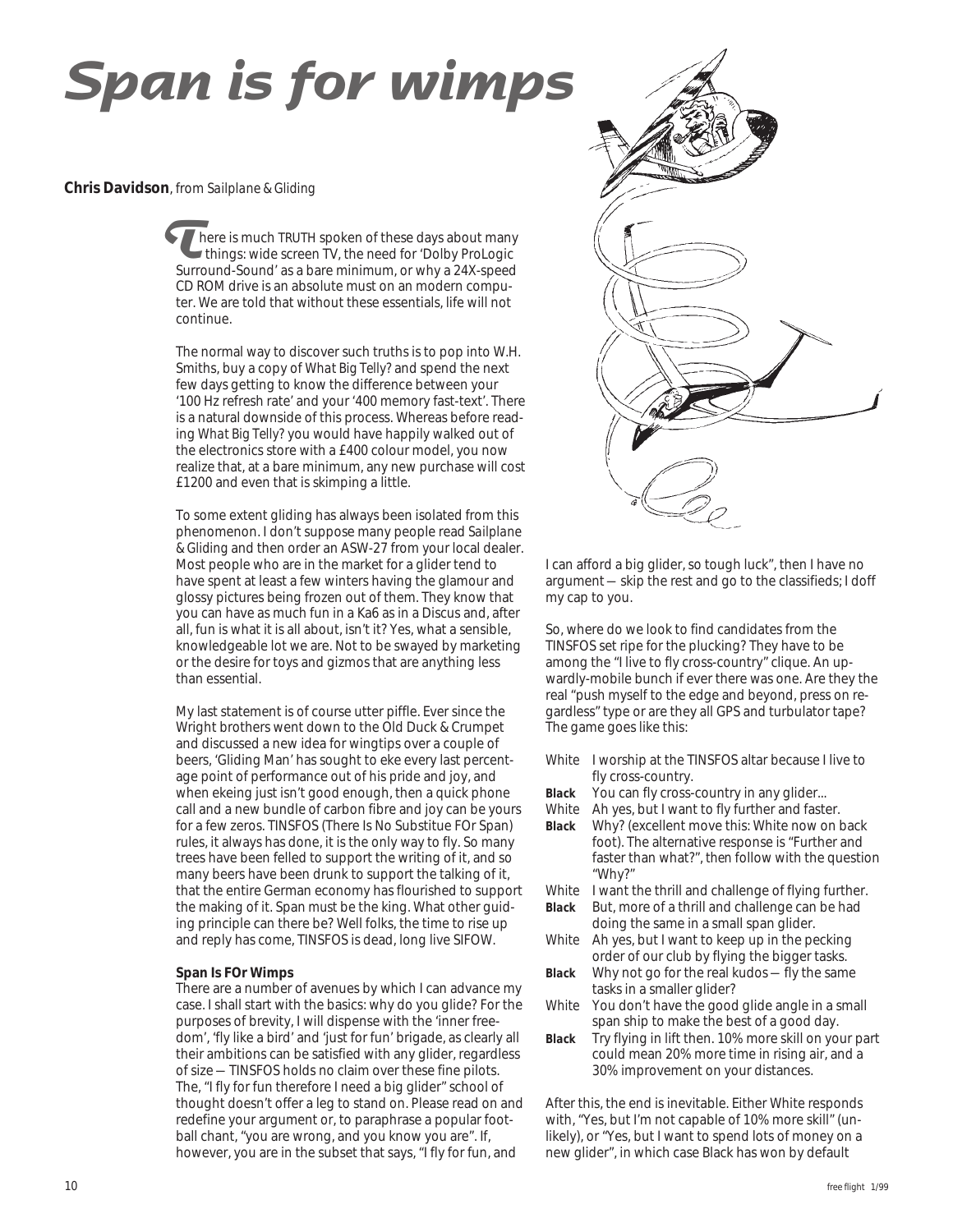as the original game was around White's love of crosscountry flying and pushing himself further, not his love of new toys.

#### **Span, span, span, span...**

The real heart of the TINSFOS/SIFOW argument is, of course, not span at all, but performance. If R&D Aviation could sell a £5000 widget that would improve any sailplane's performance by 30%, we would suddenly have TINSFOWidgets instead. No, the question of span is the fixed battleground. For newcomers this argument is as follows:

Glider 1 is a small span ship (read 15m maximum) with a glide angle of 35:1. Glider 2 is an 18m span model with tips on, and screams along at 45:1. "Mister 15m" and "Mister 18m" are flying in the same air on the same summer's day. From this you can deduce the following:

- 1 Mr. 18m feels smug that he has three metres more than Mr. 15m and even more smug that he has the latest wingtips.
- 2 Glider 2 can cover more air, looking for more thermals using up the same amount of height than Glider 1.
- 3 Point 2 is the reason for point 1, apart from the tips which (probably) add no value at all: they just cost a lot.

After half an hour, Mr. 18m looks out and, for reasons he cannot fathom, sees Mr. 15m in the distance, ahead of him and higher; how can this be? The laws of thermodynamics, subatomic physics (or whatever) clearly forbid this? Pah! This is just the flawed thinking we have come to expect from the TINSFOS pilots. The truth is out there.

- 4 Mr. 18m was flying along at a glide angle of 45:1. However, for reasons unknown, he was doing so in a mixture of sinking and still air with the occasional wobble into the edge of a thermal. His achieved glide angle, in relationship to minor things like the Earth, was something other than 45:1.
- 5 Mr. 15m, seeing Mr. 18m sinking on a linear path as dictated by his Garmin thought "I'm glad I don't have a GPS to tell me where to fly. I'm off to find some rising air".

6 Neither pilot found a decent core, but Mr. 15m used his inferior glide angle to descend through superior air masses and consequently thumbed his nose at Glider 2 and said pilot. His effective glide angle was far better than Mr. 18m (now known as Mr. Sink). Mr. 15m was a gentleman-pilot and he had followed the energy.

Afterwards, in the bar (Glider 2 had been retrieved by this time) the two pilots chatted:

| Mr. 18m | "Ah yes, I saw you go by, I just missed that     |
|---------|--------------------------------------------------|
|         | thermal. It arrived before I could centre in it. |
|         | Still, press on, that's what I say".             |
| Mr. 15m | "Uh-huh".                                        |

*Mr. 18m* "Yes, still I marked it for you, saw you weaving all over the sky, thought you might need some help".

*Mr. 15m* "Uh-huh".

- *Mr. 18m* "Still wingtips are fantastic, honestly, the difference it makes when the MacCready is set to 5 knots is really noticeable".
- *Mr. 15m* "Uh-huh".
- *Mr. 18m* "Ever thought of getting a proper glider like mine? There really is no substitute for span you know..."

This is exactly the same argument that keeps the golf industry so healthy: "I've been playing for years, but I can't seem to get my handicap any lower. I know, I'll buy a new set of clubs". Brilliant! Obvious! The fact that, rather than shelling out £400 on a new set of bats, our golfer could shell out £40 on a couple of lessons is clearly irrelevant. The fact that the new skills would make a real difference whereas the new kit will be out of date in a year is also beside the point. It's not what you've got, it's what you do with it!

The last point I will make in my case for SIFOW is that Span tends to be bloomin' heavy. For technical engineering reasons they don't make long wings out of marshmallow — they use really light stuff in the middle then use so much of it it becomes heavy, then they surround it with stuff that has always been heavy, and then they stick metal pins in it.



This is the reason that on 'marginal days' (read MacCready set to less than 4), TINSFOS pilots only get as far as rolling the fuselage half way out of the trailer and pretend to fiddle with the vario or install a new GPS bracket. Those of us with small gliders can get the fuselage and wings out and rig. The point being that whilst the big boys are on the ground, thinking about their better performance, ... the SIFOW brigade is airborne, *flying*.

#### **Actions**

I could go on of course, but I won't. I will now assume, for reasons I cannot hope to justify, that after  $\implies$  p16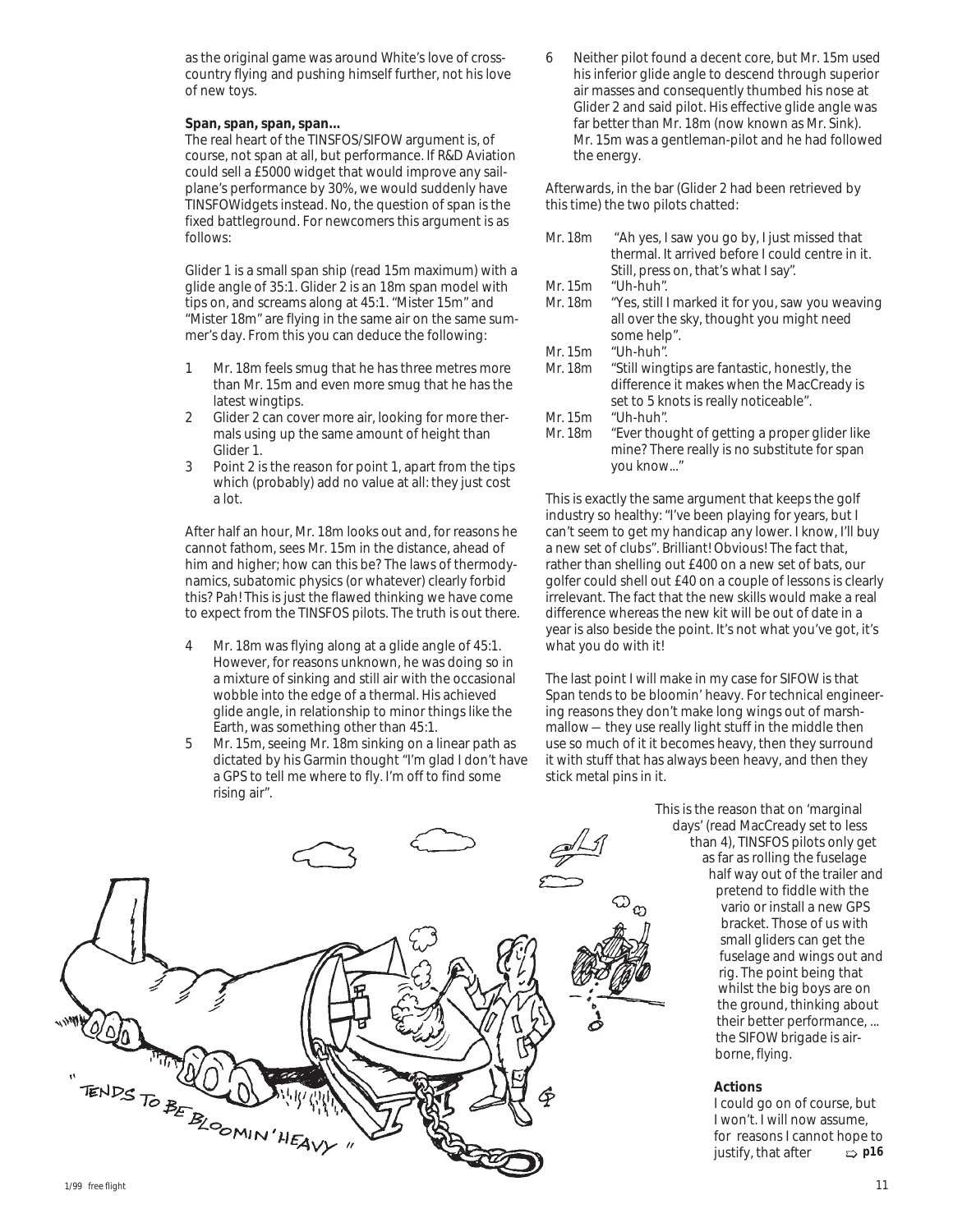# **Towing tales Towing tales**



#### **Robert Hellier**

Venlose Zweefvliegclub, The Netherlands

he "tow" is a necessary and exciting component of soaring flight, requiring skill, concentration and coordination by pilots and ground crew. In *ab initio* training, the soaring student spends considerable time learning how to handle various types of tow. As fully fledged pilots, this training will continue to include other types of tow and more demanding conditions.

While a good deal of this training takes place formally (instructor to student), some of the knowledge is transferred informally (pilot to pilot) through impromptu descriptions of real life occurrences. The most extreme of these are towing tales of hair-raising, near death experiences. Classics in this domain include the winch tow in a gusty crosswind with a glider full of water ballast, and the vicious, gut wrenching aerotow through rotor for a record flight. These tales have a wealth of information for other pilots but, let's face it, their real intent is to highlight the author's consummate skills and cool head in the face of adversity.

As an expatriot Canadian who now lives and soars in the Netherlands, I also wish to relate a recent life threatening and manhood-defining towing tale that occurred during my first weeks at a Dutch gliding club (the Venlose Zweefvliegclub, located in the southeast of the Netherlands on the border with Germany). This event, which actually occurred during a checkride with one of the club's instructors, has made me realize that there is one type of tow that has been largely overlooked by the soaring fraternity.

I hope that this article will do its part to remedy this oversight, and after listening to my story I am sure you will agree; for along with winch and aerotows, and besides car tows, bungee and JATO launches, we must not forget the dreaded glider trailer tow.

It all started innocently enough during discussions about cross-country flying with "Wilde" Bill Stockings, a recent acquaintance and the only other *buitenlander* (Dutch for foreigner) in my newly-adopted club. Specifically, we discussed an important club rule that a pilot wishing to declare a cross-country flight must also ensure there is a dedicated and approved ground crew for possible retrieval. In the usual give and take of a gliding club we knew that we had to offer ourselves as crew to other pilots if we were to have them volunteer for our cross-country flights. Unfortunately, another club rule stipulated that ground crews must go through a club training regimen on glider retrieval. So we decided that, at the earliest opportunity, we would arrange to submit ourselves to the program.

The very next Saturday Bill and I were at the airfield and chafing under sub-optimal soaring conditions. So, deciding to make the best use of our time, we arranged a few hours with the club instructor approved for glider trailer tow training.

Bill volunteered to go first, pulling out with a huge, shiny and white, fully loaded Nimbus trailer with his ancient, dark, mottled Fiat. Noting the disparity between car and trailer, I distinctly remember my impression that, from the air, this procession would probably look very much like a little black ant trying to manhandle a large, fat maggot. I only mention this as an indicator of my state of mind about something that I was not particularly looking forward to but was otherwise compelled to complete. And certainly, my emotional state was not relieved by the ashen expression on Bill's face when he returned some 90 minutes later.

Unfortunately there was no time for him to warn me as the instructor — who was in a hurry to get home to dinner — drew me towards the Nimbus trailer to prepare for my checkride. What follows is an unabridged, realtime transcript of my thoughts, words and actions in order to convey the full impact of events to the reader.

Gingerly approaching the white behemoth, I began my internal patter ... *"OK, let's be really professional about this. First I'll hook up the trailer and then go through all the checks I can think of. Line up the car, lower the hitch onto the ball, secure the safety chain, raise the third wheel and plug in the electrical socket .... Oh my God!, the indicators and brake lights aren't functioning! Quick, grab the electrical contact spray, douse the receptacle and pray it works."*

Several "start-up cycles" of unplugging, spraying and replugging eventually evokes a weak signal from the running and rear nav lights of the trailer. ➯ **p17**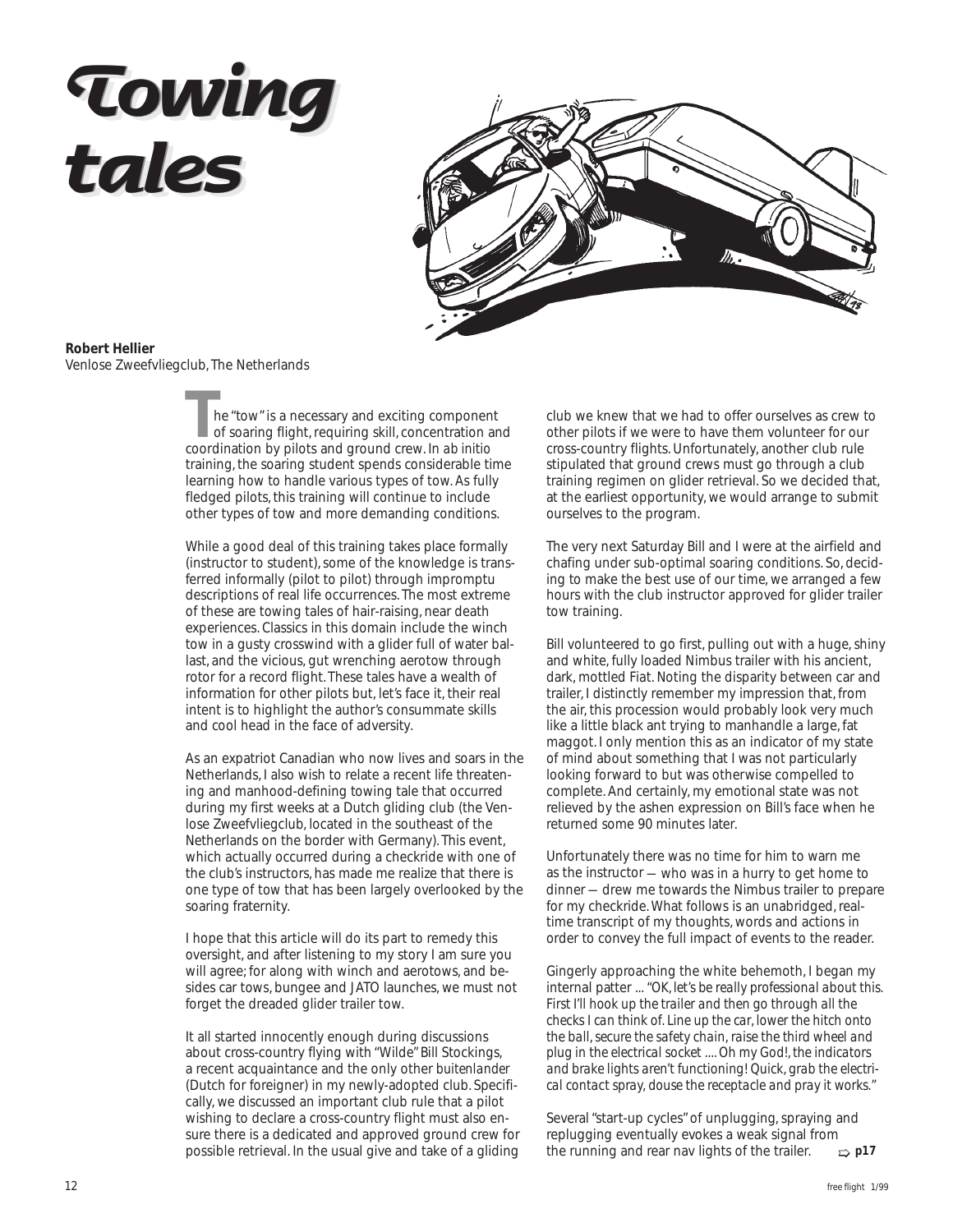# **A Kiwi elevator ride** ➠

#### **Larry Springford**, SOSA

e left New Zealand on 30 December and are now in Perth, Australia. The weather there wasn't "Omarama classic" but I did fly for ten days out of the fourteen that I had an LS-4 booked. I encountered wave on four or five days. On all but two days I hadn't bothered to take the oxygen mask along, and on two of them I had to limit my height. Even when there were "just" thermals, you could frequently get up to 11,000 feet, but not every day. Early on, I was happy to feel out the local area. You only land at airstrips there for the most part. The "paddocks" are hazardous to the health of the glider if not the pilot. Consequently, it was essential to know where the airstrips were and to be able to see them. From my experience in Omarama after the Worlds in '95, I knew they were hard to see, but after a few days, I was able to pick them out this time. After a while, I felt that I was ready to head off a bit, but the cloudbases came down to 8000 feet and I was too timid to head off. Field elevation is 1400 and mountaintops vary from 5–6000 feet near the airfield to 8–9000 feet when you move 20 kilometres away.

Doug Hamilton of Alpine Soaring (the local FBO), was my "minder", and led me around a couple of days. I followed Justin Wills around on another day, so I got some great trips in, even if they were only 200 kilometres out and return. Both my trips with Doug were on light wind days, so there was no ridge or wave lift, just thermals. On the day I went with Justin, the wind was blowing so I learned a fair bit from him on locations of various waves and got some practice "rock polishing" to get on top of the mountains. Justin led me over to Mount Cook which is over 12,000 feet high and we ridge soared the west face of it to 14,000 before coming home.

The day I got my Diamond climb was not a great wave day. The locals there consider 8 to 10 knots in wave lift to be fairly normal. Not for me! On the previous day when I had flown with Justin, we had difficulty getting away since the lift below the mountain tops was tough to find and work. In fact, Justin had to go back for a relight, which made for a late start, but was good for my ego since I was up there waiting for him. Therefore on my Diamond climb flight the next day, I didn't notch the barograph (GPS actually) after release and had to take a subsequent notch. There was in fact some doubt in my mind, and those of the locals too, as to whether a climb above 15,000 feet was going to be possible that day. I flew thermals for a while, heading off to the southwest with a view to attempting to get over to Lake Hawea, but when I ran into showers and saw a blue hole ahead I came north to the Diadem Range. Cloudbase was about 8000 which was only giving me about 1000 feet above the tops where I had been flying. I pushed forward of the Diadems into what looked like a wave window and sure enough it was. Cloud coverage was at least 8/10 in this area and when I reported climbing in wave to glider base at Omarama, Doug warned me to keep an eye out for the window closing. That thought was already in my mind, let me assure you, but I appreciated the safety concern that was shown through this and various other hints I got from

him. I climbed that wave up to 13,500 starting with lift at about 6–8 knots but which fizzled out to 1–2 knots as I went up. Once I was above cloudbase of around 10,000, I could see lots of open holes in the Omarama basin downwind of me, so the concern about the wave window closing dissipated.

As with most waves, once I was on top, it was much easier to see where the other waves were located. I tried a couple of locations at the north end of Lake Ohau where Justin got our first wave climb on the previous day, but the top of the lift was still around 13,500. Next, I headed to another location that Justin had identified to me at the south end of Lake Pukaki. This one was much stronger, giving me 4–6 knots at first but again dying off as I approached 18,000. It looked at this point that I was going to be short of Diamond climb. Then I encountered some turbulence which, in my limited wave experience, was abnormal. I searched in the area and to my surprise (and pleasure), I found some 6–8 knot lift. This was not consistent but I crabbed back and forth in it, finding patches of lift in several different locations and eventually topping out at about 23,000.

Being only about 85 kilometres from Omarama, I thought I would fly over to Mount Cook, even though I couldn't see it below the cloud. Along the way I was going down at 8–10 knots but I wasn't concerned because I had lots of height. Eventually, by the time I overflew Mount Cook airfield (about 100 kilometres from Omarama) I decided that lots of height or not, at the rate I was coming down I would be shot down if I persisted much further, so I headed back towards Omarama, still sinking at 8–10 knots. I had flown well past the location where I had previously climbed the wave before my rate of sink came down to an acceptable level. From here it was just an easy Vne final glide home, in fact arriving back with 2–3000 feet in hand.

Later, on discussing with locals the turbulence I had encountered at 18,000, I learned that it was likely a case of a lower and upper level waves existing with different frequencies in different airmasses. The thought was that I had transitioned from the secondary in the lower level to the primary in the upper — a new concept to me.

By the way, talking about the wave strength here, Theo Newfield (brother of Steve Newfield in our club) told me about a wave location southeast of Omarama called the "Tauri Pit". He said the first time he encountered it he entered at 9000, did a 180 degree turn and found himself at 20,000. He couldn't believe it so he pulled the spoilers to do it again! His theory is that the bend in the mountains upwind cause a convergence of two waves. People talk about lift from 2500–3000 feet per minute.

Prior to this trip we had anticipated that we would not be coming back down here to New Zealand or Australia again, but after enjoying such great flying, I'm now trying to figure out how to do it again. ❖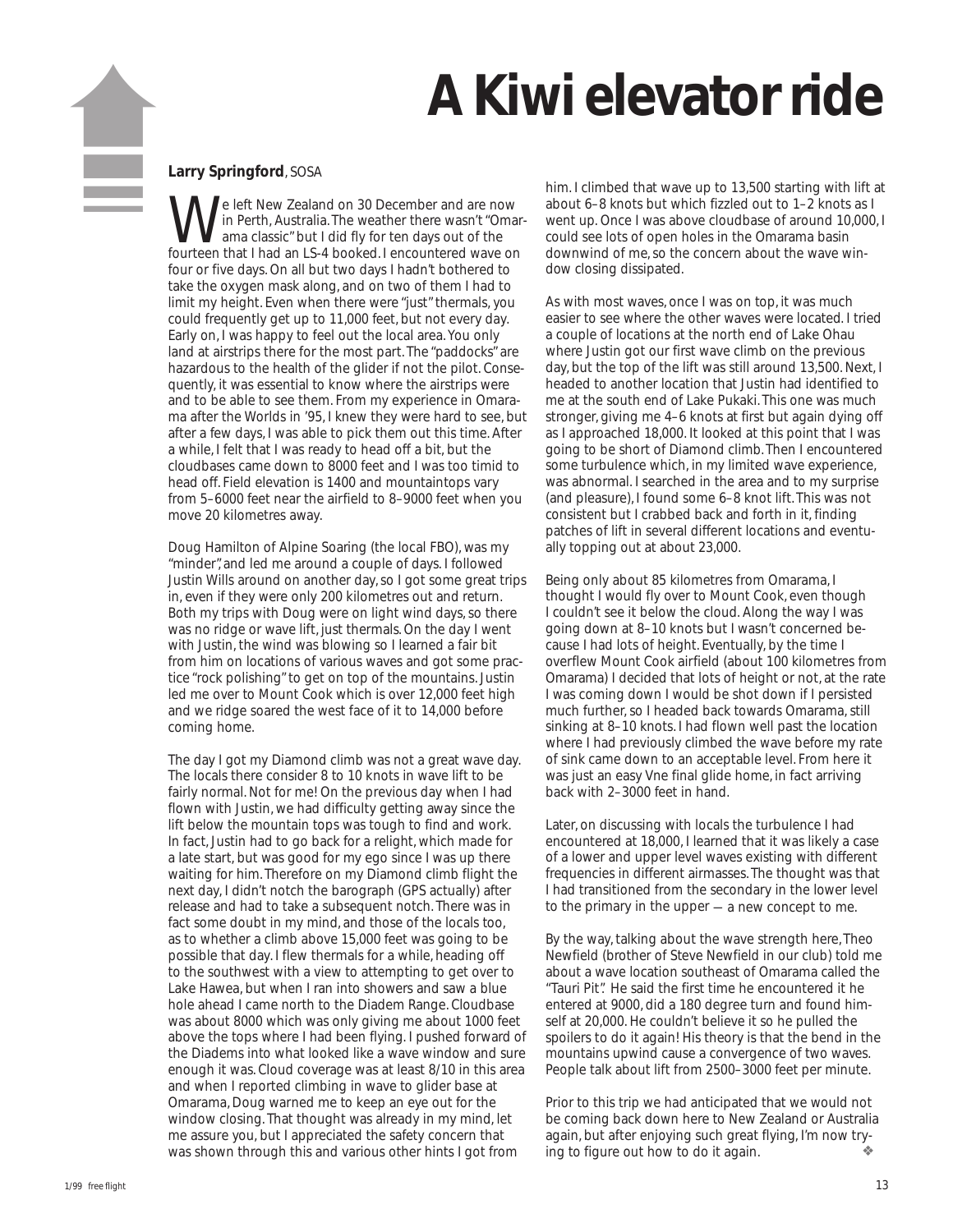# **hangar flying**

#### **Canadian Advanced Soaring news**

#### **Dave Springford**

As some are already aware, I have taken over from Jörg Stieber as the president of CAS. Jörg is staying on the board of directors as secretary to ensure continuity. Paul Thompson rounds out the board as the treasurer.

If you haven't heard already, the '99 Nationals will be held at the Champlain Gliding Club southeast of Montreal. Tentative dates are 27 June to 8 July, but check the upcoming events listing for confirmation. Plan on attending — the area is great for flying, with no intrusion from Montreal airspace on the flying area. And, if there is bad weather, downtown Montreal is only 40 minutes away!

#### **Contest Flight Recorders**

CAS is currently in the process of designing and building, courtesy of Nick Bonnière, contest flight recorders (FR). Many of you may have seen the survey on this in the last issue of *free flight* or on the SAC Roundtable. The intent of procuring these FRs is so that cameras can be done away with at national level competitions. The FRs will be capable of recording GPS date, time, lat and long, and GPS altitude. They will not be FAI-approved and so will not be suitable for badge or record flying. They will, however, meet the security requirements for contest flying. We hope that GPS flight verification can be used exclusively at the '99 Nationals. CAS will include the FRs in the contest kit that it already provides to the contest organizers, and the organizers can rent the FRs to pilots who don't have their own. Pilots without their own FR will require a handheld GPS capable of NMEA output to act as the engine for the FR. The NMEA standard required is NMEA 0183. (Only one sentence is needed to provide the basic data, the RMC sentence; the GGA sentence can provide the additional GPS altitude data.) The recorder will extract the DATE, TIME, LAT, LONG from the RMC sentence and the GPS ALTITUDE from the GGA sentences.

If you already own a GPS, check the NMEA output to see if it conforms to this standard. If you are planning on buying a unit, make sure that it has the required output. This is a standard output that has been tested with Garmins, Magellans and Eagles.

The FRs will be rented for about \$50 for the duration of the contest. This is about the cost of film for two cameras over a ten day contest. There is also a possibility that there will be "extra" handheld GPS units available to pilots without them. Let the contest organizers know well in advance if you do not have a suitable GPS, so they can determine how

many extras are needed. If you have any questions about these FRs please let me know. I am at *<springford-d@rmc.ca>*

#### **Third generation glider pilot**

June 28, 1998 was an important day for Chris Gough of Burlington, ON. For one thing, it was his 14th birthday. For another, he made two solo flights in a 2-33 at the SOSA Gliding Club which probably makes him, for now at least, the youngest glider pilot in Canada.

Flying gliders is programmed into Chris' DNA. His mother, Lynne earned a Silver badge before giving up flying to raise a family. His father, Andy (contest letters 44) completed his Diamond badge in 1981. His grandfather, Andy Gough Sr. started gliding in 1947, was the CFI/manager of the RAF Gliding and Soaring Association in Britain and flew in the Standard Class at the World Gliding Championships at Marfa, Texas in 1970.

Congratulations, Chris, we'll be watching your future flying with interest.

**Dixon More**

#### **Jaromir (Jerry) Vesely** 1 Jan 38 – 1 Dec 98

*Thou'rt gone, the abyss of heaven Hath swallowed up thy form; yet, on my heart Deeply hath sunk the lesson thou hast given, And shall not soon depart.*

#### *W.C. Bryant*

He was a master craftsman in his trade. With his skilled hands he built, repaired, and maintained a good number of aircraft, especially in the gliding community.

He was a flier. In the 1950s as a teenager in Czechoslovakia he started flying gliders and small power airplanes. In 1957 he and a friend escaped the political bounds of their country in a dramatic flight to Austria. In 1958 he immigrated to Canada and continued to pursue his passion for flying. In the 1960s he flew with SOSA and from the early 70s he flew with Cu Nim.

When he wasn't flying or working in the shop he could be found outdoors with his family. He was an inspirational skier, hiker, golfer, and all round role model for his kids. His love of flying was second only to the love of his wife and two sons.

He had many acquaintances in the flying community and to many he was a friend. He will be sadly missed. To Jerry: may your spirit fly high and free. Happy soaring.

book review

#### **"A Glider Pilot Bold ...,"**

#### by Wally Kahn

"What! Another book on gliding?" you may ask. Yes, but this one is very different. It is not a 'How I did it!' by a champion. It is not an instructional book, neither is it a technical book. So what does it cover? Let's start with the somewhat odd title, this is the first line of a British gliding song! It used to be a tradition in U.K. gliding clubs (and maybe it still is; I hope so!) to sing gliding songs at parties or at any other time that the mood struck in the bar on a Saturday night. Some of these songs are quite witty and Wally includes some in his book.

However, I digress. Wally's book covers his fifty plus years as a principal participant in post war U.K. gliding, with particular emphasis on the early postwar years with the British Occupation Forces in Germany and then with the Surrey Gliding Club. He then goes on to cover the development of the Lasham Gliding Centre, which is possibly the largest gliding operation in the world. He includes several stories of the trials of dealing with Official Bureaucracy. There are many amusing anecdotes in the book, some of which I can vouch for their truth! The book includes a very useful bibliography, listing some 72 books concerning gliding that have been published in the U.K.

Who's Wally Kahn? His credentials include several record flights, honorary life membership of the RAF Gliding and Soaring Association, recipient of a Royal Aero Club Silver Medal, and an award of a Tissandier Diploma from the FAI.

Should you buy the book? In my opinion, if you were ever associated with Lasham, a resounding yes! If not, but you are interested in early U.K. postwar gliding, yes! If you do not fall into either of these groups but enjoy a well written book associated with gliding that will prove to be interesting reading with the occasional laugh, yes!

Publisher, Jardine Publishers, Lasham Airfield, Alton, Hants. GU34 5SR, U.K. *http://www.JardineAviation.com*

Reviewed by Terry Beasley (Lashamite, 1953 to 1957, Montreal Soaring Council, 1957 to date)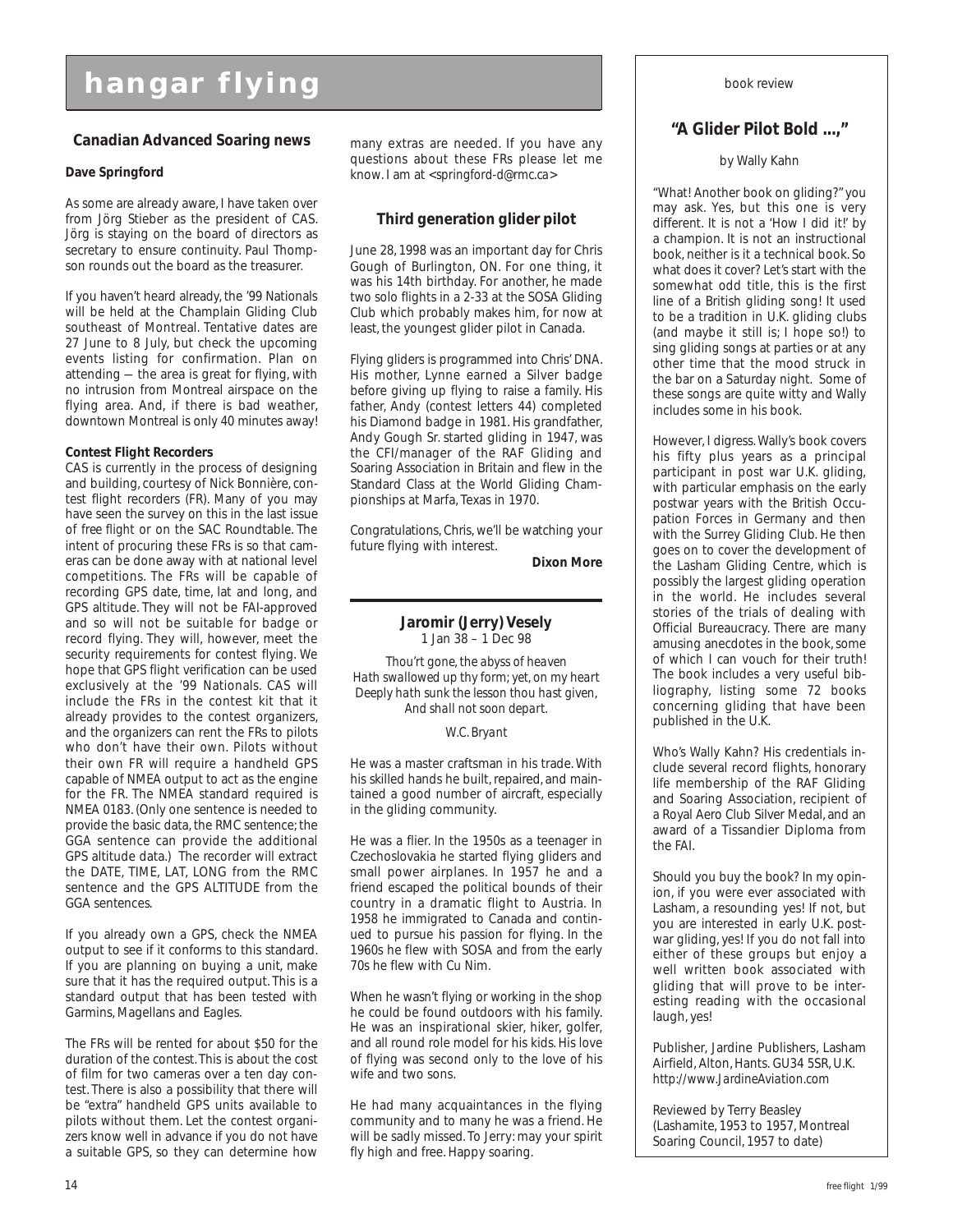# **SAC news** SAC Trust Funds Update Summer movie to feature soaring

## **AGM**

#### *Coast Edmonton Plaza Hotel*

10155 – 105 Street right downtown *www.coasthotels.com/hotels/ edmonton2.htm*

*\$69 (single & double- ask for SAC rate)*

#### **Friday night**

| .                                      |             |
|----------------------------------------|-------------|
| Conference Registration 16:00-22:00    |             |
| <b>Hospitality Suite</b>               | 18:00-22:00 |
|                                        |             |
| Saturday                               |             |
| <b>Annual General Meeting</b>          | 9:00-11:30  |
| Lunch                                  | 12:00-13:15 |
| lunch speaker:                         |             |
| Denny May, son of Wilfred Reid         |             |
| "Wop" May, famous Canadian             |             |
| WWI and bush pilot.                    |             |
|                                        |             |
| <b>Conference Sessions</b>             |             |
| Human Factors in Soaring               | 13:30-14:30 |
| Coffee break                           | 14:30-14:45 |
| <b>SAC Safety Program</b>              | 14:45-15:45 |
| <b>Break</b>                           | 15:45-16:00 |
| Incident Analysis workshop             | 16:00-17:00 |
| Banquet                                |             |
| Cocktails                              | 18:00-19:00 |
|                                        |             |
| Dinner & Awards                        | 19:00-22:00 |
| dinner speaker:                        |             |
| Mike Glatiotis - Mountain Soaring      |             |
| <b>Sunday Morning</b>                  |             |
| <b>Sporting Committee</b>              | 8:00-10:00  |
| Coffee break                           | 10:00-10:15 |
| A computerized lesson plan 10:15-11:30 |             |

#### **Directors & Officers**

**President & QUEBEC** Pierre Pepin (1997) 590 rue Townshend St–Lambert, QC J4R 1M5 (514) 671-6594 (H) (514) 761-7015 (B) (514) 768-3637 (F) *prpepin@videotron.ca*

#### **VP & ONTARIO**

Richard Longhurst (1997) 100 – 1446 Don Mills Road Don Mills, ON M3B 3N6 (416) 391-2900 (H) (416) 391-3100 ext 250 (B) (416) 391-2748 (F) *richard\_longhurst@mintzca.com*

#### **PRAIRIE**

Howard Loewen (1998) 233 Lamont Boulevard Winnipeg, MB R3P 0E8 (204) 489-1148 (H) (204) 489-3086 (F) *loewenhw@mbnet.mb.ca* **ALBERTA** David McAsey (1998) 47- 2300 Oakmoor Dr SW Calgary, AB T2V 4N7 (403) 281-7962 (H) (403) 281-0589 (B&F) *mprsoar@agt.net*

**PACIFIC** Harald Tilgner (1998) 50090 Lookout Rd, RR2 Chilliwack, BC V4Z 1A5 (604) 858-4312 (H) (604) 521-5501 (club)

#### **Executive Director & Treasurer** Jim McCollum 6507 Bunker Road Manotick, ON K4M 1B3 (613) 692-2227 (H)

 $(613)$  829-0536 $(B)$ (613) 829-9497 (F) *sac@sac.ca*

#### **SAC Trust Funds Update**

The total amount collected in 1998 for the Pioneer Trust fund was just shy of \$13,000 (including some life memberships). Below is a list of additional donors to go with the list that was published in the previous *free flight*.

|                     | Alberta Energy Corp |
|---------------------|---------------------|
| Stephen Benedek     | Hugh M              |
| Oscar Boesch        | lan Olda            |
| FM Bourassa         | Gary Par            |
| Chris Brownhill     | André P             |
| Matthew Chislett    | Pierre P            |
| Roy Eichendorf      | Harold F            |
| Robert Lohmaier     | Norman              |
| <b>Mike Maskell</b> | Andrew              |
| Paul Mercier        | Alfred W            |

lan Oldaker Gary Paradis André Pepin Pierre Pepin Harold Porter **Norman Pound Andrew Vidlas** Alfred Waymann

Hugh McColeman

The following people donated to other SAC Funds in 1998 (the General Fund, Wolf Mix Fund, and the Corley Fund):

| Nick Bonnière          | <b>Richard Longhurst</b> |
|------------------------|--------------------------|
| <b>Charles Yeates</b>  | F.R. Matthews            |
| Dixon More             | <b>Christine Futter</b>  |
| <b>Investors Group</b> | Ed Hollestelle           |

The trust funds had a good year in 1998, ending the year significantly higher than at the start of the year, despite the mid-year declines in the market (the Canadian market was approximately flat for the year.)

#### **Jim McCollum**, SAC Executive Director

#### **Free Flight**

I want to thank everyone who took the time to contribute to our magazine in 1998. Without your writing, an editor's job is lonely, harrowing and desperate!

**Tony Burton**

#### **Committees**

**Air Cadets**

Dave Hennigar see FAI Records

#### **Airspace**

Bill Green 2181 West 22 Avenue Vancouver, BC V6L 1L4 (604) 737-1136 (H) (604) 886-8981 (cottage) Mbrs: Ian Grant *grant.i@atomcon.gc.ca* Roger Harris *rharris@petrillobujold.ca* Scott McMaster

*scott@mcmail.cis.mcmaster.ca*

### **Archives/Historian** Calvin Devries 214d King Street South Waterloo, ON N2J 1R3 (519) 221-0555 (H) (519) 746-4096 (F)

*gccwat@webnet.ca* **Contest Letters** Robert Binette 5140 St-Patrick Montreal, QC H4E 4N5 (514) 849-5910 (H) (514) 362-7365 (F)

**FAI Awards** Walter Weir 3 Sumac Court, Burketon RR 2 Blackstock, ON L0B 1B0 (905) 263-4374 (H) *waltweir@inforamp.net*

**FAI Records** Dave Hennigar 404 Moray Street Winnipeg, MB R3J 3A5 (204) 837-1585 (H)

# **Flt Training & Safety** Ian Oldaker,

"Willow Spinney", RR1 Limehouse, ON L0P 1H0 (905) 873-6081 (H) (905) 873-0110 (F) *oldaker@aztec-net.com* Mbrs: Dan Cook Tom Coulson Fred Kisil Marc Lussier Terry Southwood

> **Radio & Comm** David Morgan 223 Pump Hill Rise SW

Richard Longhurst 100 - 1446 Don Mills Rd Don Mills, ON M3B 3N6 (416) 391-2900 (H) (416) 391-3100 ext 250 (B)

Mbr: Doug Eaton **Medical** Dr. Peter Perry 64 Blair Road Cambridge, ON N1S 2J1 (519) 623-1092 (H) (519) 740-6547 (B) **Meteorology** Bernie Palfreem 266 Place de Brullon Boucherville, QC J4B 2J9 (514) 655-5935 (H)

Hollywood arrived at Keystone Gliderport last October to complete scenes for an upcoming June release of the United Artists movie, *The Thomas Crown Affair*. Tom Knauff and Doris Grove put on wigs for the soaring sequences as doubles for actors Pierce Brosnan (of recent James Bond fame) and Rene Russo.

The movie is a remake of the 1968 Steve McQueen/Faye Dunaway film in which a bored millionaire steals an expensive painting for the thrill of it. Part of the current plot calls for the character to escape in a sailplane and soar from Pennsylvania to North Carolina. In the orginal movie, Steve McQeen flies an aerobatic sequence.

Tom and Doris pilot a Duo-Discus while being filmed from a helicopter carrying a \$700,000 "Spacecam". Tom said he wouldn't quite use the term "fun" to describe film making, although there is some involved. "You do the same thing over and over again until you are bored to death trying to keep the director of the aerial sequences happy; and if he's not happy — nobody's happy."

#### **Ultralight gliders the future?**

Perhaps it's the cost of German fibreglass, interest in filling the aerodynamic slot between sailplanes and hang gliders, or in exploring the "new" cross-country potential recently discovered that is only possible using light, small, low minimum sink (100 ft/ min or less) aircraft (see *Micro-lift* in ff 1/95); but there is a surge in design activity of ultralight gliders in the USA. It is going to be interesting to see how the "low" end of soaring develops over the next decade.

Calgary, AB T2V 4C8 (403) 252-3717 (H)

Sporting Chairman: vacant Mbrs: Colin Bantin *ccbantin@globalserve.net* **Tony Burton** *free-flt@agt.net* George Dunbar dunbar@calcna.ab.ca

#### *richard\_longhurst@mintzca.com* **Technical** Paul Fortier

RR2, Mountain, ON K0E 1S0 (613) 989-1634 (H&F[call 1st]) *ae605@freenet.carleton.ca* Chris Eaves Herb Lach Glenn Lockhard

**Trophy Claims** David McAsey 47, 2300 Oakmoor Dr SW Calgary, AB T2V 4N7 (403) 281-7962 (H) (403) 281-0589 (B&F) *mprsoar@agt.net*

**World Contest** vacant

#### **Free Flight** Tony Burton Box 1916 Claresholm, AB T0L 0T0 (403) 625-4563 (H&F) *free-flt@agt.net* **Insurance**

*dhengr@mb.sympatico.ca*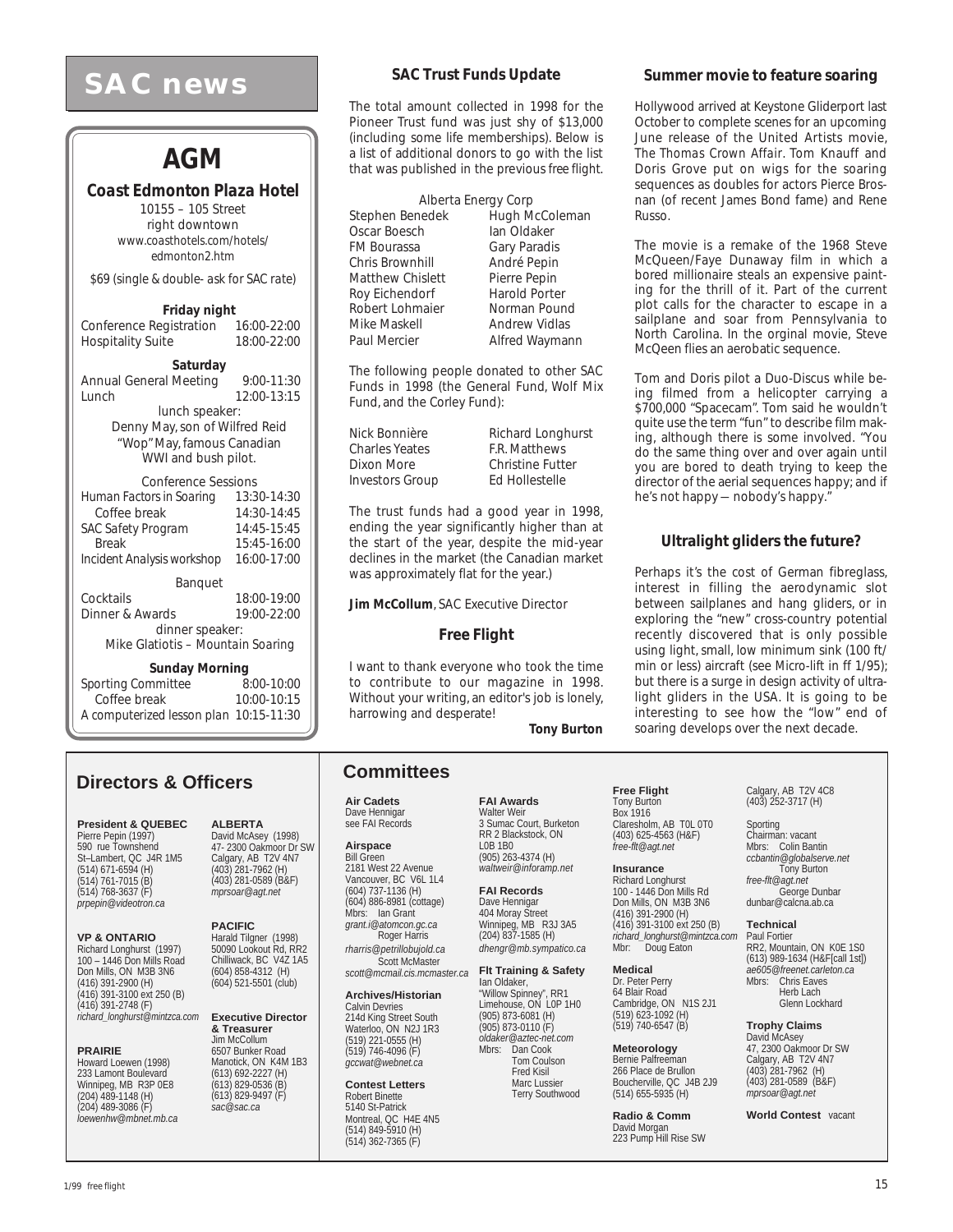

#### **Span is for wimps** from page 11

reading this far you have thrown out the lore of TINSFOS and become an accolyte of the SIFOW truth. What is the path you must follow to become a true believer? There are three paths you can take to fulfilment and enlightenment:

- 1 Do nothing. This is a cheap option, as you don't have to buy anything bigger or better. You could try to pick up a few flying tips from those that know, but don't worry too much. As long as you no longer drool over tips or dream of span, I am happy and you are a SIFOW believer. Well done.
- 2 Do something. This is still significantly cheaper than the road to TINSFOS, but a tad more expensive than option (1) above. The 'something' you should do is to *go and fly with someone better than you are, and engage your brain*. The choice of guru is up to you, but I can think of worse places to start than a week at another club, flying new gliders, at new sites, and drinking new beer. Anywhere that can offer you a new challenge

is a good place to begin; just remember to learn something. The inevitable outcome of this is that you will become a better pilot, and hence fly further, faster and happier (or whatever your plan is) when you get back into your same-spanned ship. Next week: World Peace.

3 Buy something *smaller*. This is the path that most appeals to me. I'm sure that for most people, their flying performance has mental, not glider-related, limitations. This means that if you buy something smaller, but in the future can still fly the same tasks you fly now, your skills will have increased, not to mention the extra points to be earned in a handicapped competition. You also have the added advantage of walking tall amongst all the pilots that took the TINSFOS route and have not actually improved. "I could have bought an ASW-27, but traded in my Astir for a Russia instead". If you had flown 300 kilometres in the ASW-27, no one would have given you any credit (snide remarks maybe, along the lines of, "anyone being able to fly 300 with twelve miles of plastic"). Fly the same task in the Russia and you are SIFOW

## **Come and soar with the bald eagles! PEMBERTON SOARING CENTRE**



Operating daily April to October in Pemberton, BC

- excellent mountain scenery with thermals to 12,500 feet
- camp at the airport, B&B, or stay in Whistler
- area offers a wide variety of summer activities

#### **Glider rentals: L-13 Blanik, L-33 Solo Instruction: glider pilot courses or book a number of lessons**

For more information, ph (604) 894-5727, fax (604) 894-5776 e-mail: jwatson@mountain-inter.net

*personified*. Your wave flights will be talked about, your ridge flights will have the hang glider crowd bemused, and you can rig the thing single-handed.

Wow! I want one, where's my pen. "Dear Sir, I'd like to place an order for...". TINSFOS is dead: long live SIFOW! Phew!



#### **SAC Annual General Meeting** 27 Feb

Edmonton, AB. All details are available through the SAC webpage. Contact: John Broomhall (403) 438- 3268, *<john@cips.ca>*

**Toronto Spring Glider Pilot Ground School** Tues or Wed evenings 7:30 - 10:30 pm for 8 weeks, preliminary starting date April 7 or 8. Contact: Ulf Boehlau: days (416)410-3883, eves (905)884-3166, *<ulf@problem.tantech.com>, <cm855@torfree.net>*

**Eastern SAC Instructors' Course** 21-27 May SOSA. Contact SAC office for course material. Info: Tom Coulson *<tcoulson@istar.ca>*

**Invermere Soaring Camp** 22-30 May East Kootenay Soaring Club and the Alberta Soaring Council are happy to revive the annual Moun-tain Soaring Camp at the Invermere Airport. The event will be run and attended by experienced Rockies soaring pilots who are available to coach mountain soaring techniques and micrometeorology, give checkrides, and promote a safe transition to flying at this exceptional site.

East Kootenay Soaring also offers glider rentals and checkrides. Camping available at the airfield, and the lake is very inviting! Soak your weary bones in the hotsprings. Don't be shy, come fly. Questions? call event coordinators: Mike Glatiotis, Cu Nim, (403) 282-6121 *<mglatiot@cadvision.com>*; Don Miller, East Kootenay Soaring Club, (250) 342-3201 or, Matt Kazakoff, (250) 342-3006 <*kaz@rockies.net>*

**Canadian National Soaring Contest** 28 June- 8 July AVV Champlain, Saint Dominique, QC. Further info available by the next issue. Contact: André Pepin (450) 923-3631, *<champlain@ videotron.ca>*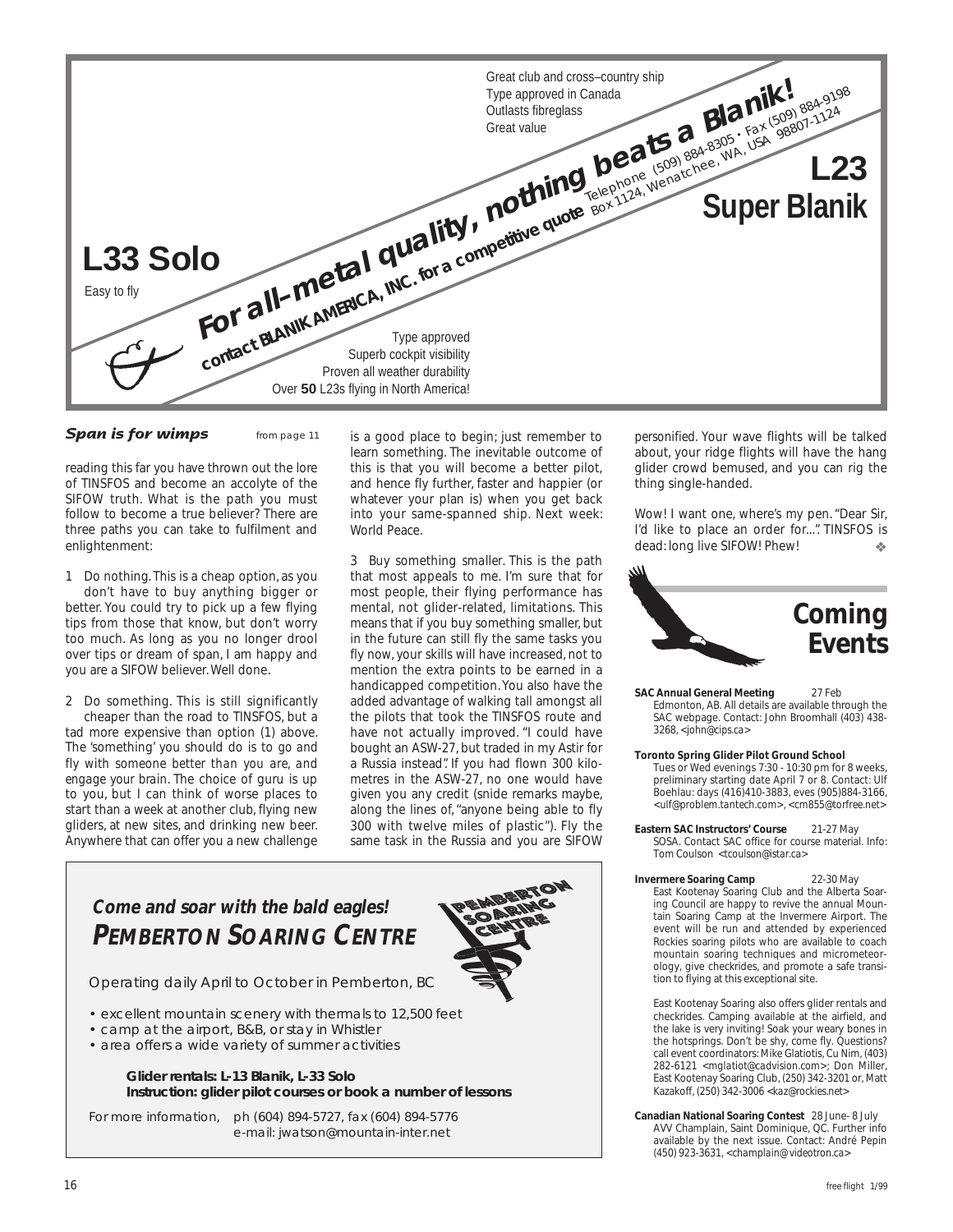#### **Towing tales** from page 12

Another blast and some percussive maintenance finally brings the signal to full strength and I sigh with relief ...*"Whew, that was a close one. Now let's get into the car, finish our preflight checks and warmup. Let's see , licence, car, and trailer papers, seat belt ...*

... uh, excuse me, Mr. Instructor, but could you please use your seat belt too? It is, after all, mandatory in your country to wear one. Oh, and by the way, I and my family would much appreciate you refraining from smoking cigars in this automobile. Thank you."

With the instructor firmly in place I continue my checks ... *"OK, check gear, clutch in and ... ignition ... so far, so good. Now, ease the car into first and feel any difference in this fully loaded configuration ...*

Feeling the immensity of the load through my controls, I check my mirror and ask myself, "*Is that a trailer or a beached white whale?"* Over the next few minutes, as we head away from the airfield through shaded woods and fields, everything proceeds smoothly. But then the instructor initiates his instruction,

#### ... in Dutch!

*"My God man, spreek je geen Engels!? NEE! God ver domme, how do I get into these situations!?" OK, ok, relax, everything will be fine. Just concentrate on the instructor's words as they come through the cigar fog. If all else fails, follow his body language and hand gestures.*

As I attempt to deal with this latest complication our entourage comes upon an intersection. Summoning up my best Dutch I ask... "Links or rechts?"

"Links", the instructor replies, but points to the right.

#### *"Aarhh, he's dyslexic! We're gonna die and there's nothing I can do about it!"*

After this initial panic, I spare a thought for the instructor's previous generations of students that had made it to this point, knowing that most had succeeded in equally trying situations. This helps me to calm down. I then consciously employ some Crew Resource Management (CRM) technique ... *"OK, we can resolve this situation with a couple of experiments before we hit the really big stuff. First I'll assume that his 'PIF' meter (Pointed Index Finger) is reliable but that his audio is signalling incorrectly. So I'll compensate for the audio, follow the PIF gauge by turning right, and*

*gauge the reaction of the instructor ... Hey, it's working! He's smiling and we're still alive!*

But now he's talking again and the PIF meter indicates the passenger rearview mirror. I figure I can continue to rely on the PIF meter and try to glean what I can from the Dutch babble ...

*What's that? I should check the mirror when I turn? I need at least 50 cm clearance due to the distance to the axle? And what's that about the back end and my driver's mirror? OUCH, the rear of the trailer almost clipped the street sign on the other side of the road!"*

Now that's a looooong load.

Fifteen more minutes of towing through Dutch and German two lane back roads and single lane cow trails allow me to develop the "swing wide and scan the mirrors" technique. In no time I feel like a pro. A quick check of my instructor reveals a smiling face and no white knuckles or pumping feet. Good signs all.

Once again, I get a *"links!"* command with a point to the right. Hey, this is too easy! I move out to the centre a little, turn right into a tidy suburban neighbourhood and check the mirrors for clearance. Perfect. Then, *"Stop!"* (thanks for International English). I glide to a halt by the roadside. What's up? Is he gonna give me my diploma right now? Does he live here and want me to meet his beautiful daughter?

*"OK, Achterwaarts rechts!"*, commands the instructor.

*"What!? Back-up? You want me to back this car, with a precariously attached 10 metre long beached whale, around that corner in this tidy residential neighbourhood with all those people looking on? I'M A GLIDER PILOT, NOT A FLIPPIN' TRUCKER!"*

*OK, ok, screaming's not gonna help you here. After all, you asked for this checkride. Listen to the man ... uh-huh, something about the axle being the centre of all things. Obviously this is a "Zen" thing. Have to concentrate. Check that mirror, see the axle. No, FEEL the axle. That's it, let it ease into the corner, take your time ... uh-oh, I turned the wheel the wrong way! The line's divergent! The centre cannot hold! She's breaking up, she's breaking up, she's ... BRAKE! Oh yeah, brakes! Let's try it again.*

I move forward, stop and take a deep breath. I note that some of the onlookers that earlier went back to their homes have returned with video cameras. I can ignore that. If there's justice on God's green earth, they'll all step in doggie-do.  $\bullet$  recounting!  $\bullet$   $\bullet$ 

Second attempt. I try to "feel the wheels", picturing the sweet trajectory of the inner wheel and the axle as they approach and bend around the curb: like a comet and its tail 'round the sun *(hmmm, not a bad simile)*. Nice and slowly, the trailer magically follows the curb and nestles neatly along the intersecting roadway. An older, retired couple applaud politely.

Having passed this interim goal, the instructor motions to move on. We leave the quiet neighbourhoods for a connector road and then onto the divided highway. Merging seamlessly with the transport trucks I accelerate — as is my usual habit — to the passing lane but ... *Whoa boy! Settle down there ... this is a jittery whale! Say again, Mr. Instructor? Don't EVER go more than 80 klicks!? Don't worry, I'm now a converted right-laner.* As future ground crew for some unsuspecting cross-country pilot, I'll probably never be in any great rush anyway.

Easing off the highway we now head towards the city centre — a maze of narrow roads, obstacles, traffic lights and roundabouts. *Wheeee!* I notice that my long load combined with a slightly vacant, drooly face presented to nearby motorists, cyclists and pedestrians makes for a lot of maneuvering room. I only hope the instructor realizes it's an act.

The light is now to be seen at the end of the tunnel, but one last test remains the "acute angle, uphill and around obstacle" backing test. This is the ultimate, comparable in the need for intelligence, manual skills and stress management to no other soaring experience with the exception, perhaps, of having a radio conversation with a non-native-English speaking Air Traffic Controller.

Finally, back at the field, the instructor climbs out of the car and speaks in serious tones to some other instructors in folding chairs. Meanwhile I display my new prowess by maneuvering my white whale in between a bunch of other mammals resting in the hangar.

In the end the instructor writes, "Ophalen OK", on the back cover of my log book, handing it back without a word or even a wink of conspiracy. A typical anticlimax for what will undoubtedly be one of the defining moments of my "flying" career.

Now that I have done my part to redress the imbalance of attention paid to airborne towing tales, I hope that others will come out of the closet, so to speak, to give readers the benefit of more diverse experiences. We wait eagerly for your recounting!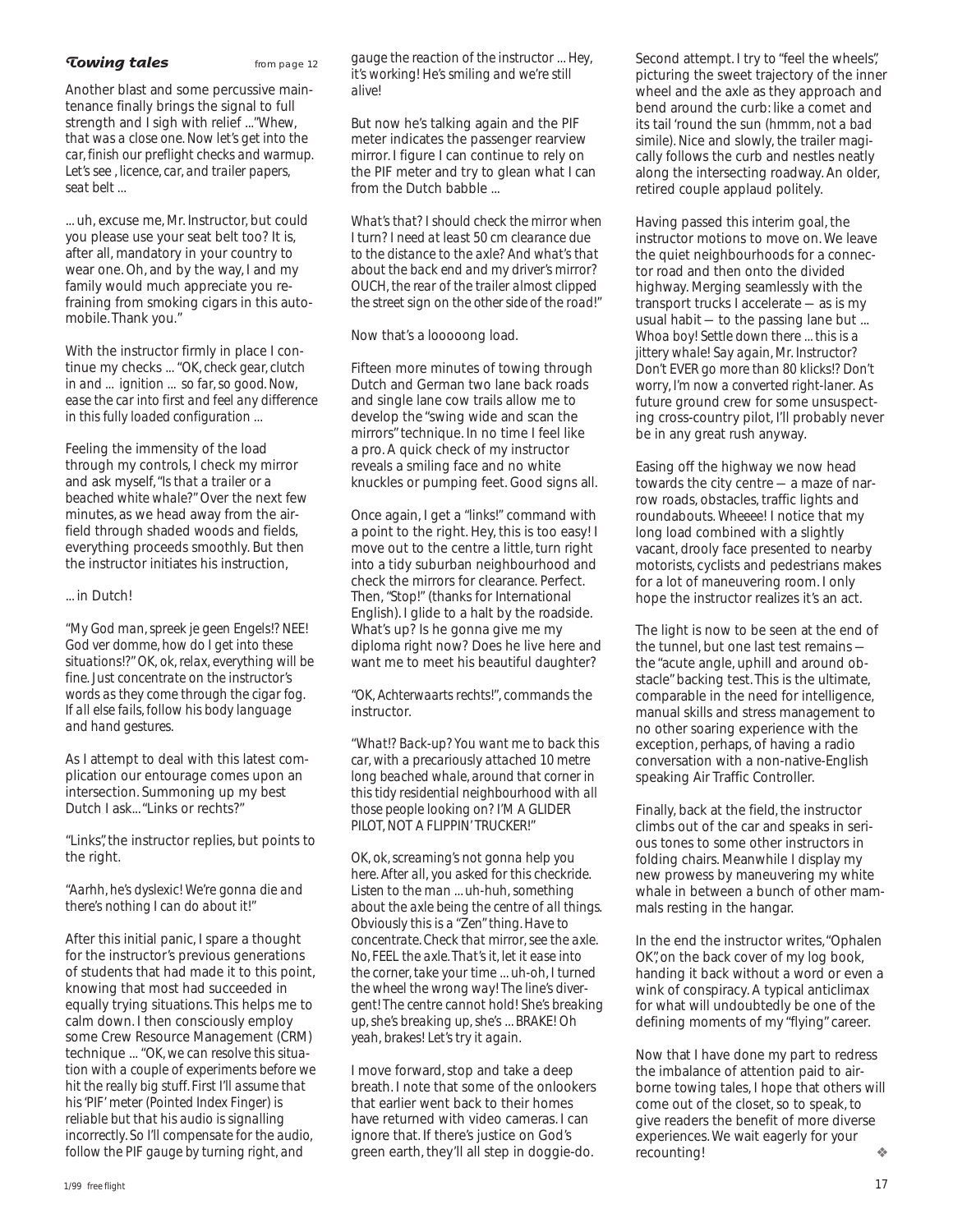# **Walter Weir FAI badges**

3 Sumac Court, Burketon, RR2, Blackstock, ON L0B 1B0 (905) 263-4374, *<waltweir@inforamp.net>*

The following badge legs were recorded in the Canadian Soaring Register during the period 6 Nov to 15 Dec 1998.

#### *GOLD BADGE*

284 Heidemarie Popp Vancouver

#### *SILVER BADGE*

908 Allan Spurgeon E. Kootenay<br>909 Matt Kazakoff E. Kootenay 909 Matt Kazakoff 910 Attila Kardos Vancouver

## *DIAMOND GOAL (300 km goal flight)*

Heidemarie Popp Vancouver 302.0 km ASW-20

#### *GOL***D DISTANCE (300 km flight)**

| Heidemarie Popp                                                                                                                                         | Vancouver                                                                        | 302.0 km                                                 | ASW-20                                                                                 |                                                                                            |
|---------------------------------------------------------------------------------------------------------------------------------------------------------|----------------------------------------------------------------------------------|----------------------------------------------------------|----------------------------------------------------------------------------------------|--------------------------------------------------------------------------------------------|
| <b>GOLD ALTITUDE</b><br>Matt Kazakoff<br>Heidemarie Popp<br>Attila Kardos                                                                               | (3000 m gain)<br>E. Kootenay<br>Vancouver<br>Vancouver                           | 3410 m<br>3260 m<br>3560 m                               | $1 - 23$<br>Grob 102<br>Jantar Std                                                     | Cowley, AB<br>Hope, BC<br>Hope, BC                                                         |
| <i><b>SILVER DISTANCE</b></i><br>Allan Spurgeon<br>Matt Kazakoff<br>Douglas Scott<br>Attila Kardos                                                      | (50 km flight)<br>E. Kootenay<br>E. Kootenay<br>SOSA<br>Vancouver                | 53.3 km<br>53.3 km<br>62.2 km<br>110.4 km                | <b>PW-5</b><br>$1-23$<br>Std. Cirrus<br>Pilatus B4                                     | Invermere, BC<br>Invermere, BC<br>Arthur East, ON<br>Invermere, BC                         |
| SILVER/GOLD DURATION (5 hour flight)<br><b>Harald Schnetzler</b><br>Jack Sterken<br>Allan Spurgeon<br>Matt Kazakoff<br>Peter Luxemburger<br>James Kayer | Vancouver<br>London<br>E. Kootenay<br>E. Kootenay<br>COSA<br>Toronto             | 5:09h<br>5:13h<br>5:15h<br>5:07h<br>7:02 h<br>5:16h      | Grob <sub>102</sub><br>$1 - 36$<br><b>PW-5</b><br>$1 - 23$<br>Skylark 4<br><b>PW-5</b> | Minden, NV<br>Embro, ON<br>Invermere, BC<br>Invermere, BC<br>Omemee, ON<br>Conn, ON        |
| <b>SILVER ALTITUDE</b><br><b>Scott Douglas</b><br>Allan Spurgeon<br>Matt Kazakoff<br>Douglas Scott<br>Peter Luxemburger<br>Fric Gillespie               | (1000 m gain)<br>Vancouver<br>E. Kootenay<br>E. Kootenay<br>SOSA<br>COSA<br>SOSA | 1402 m<br>1800 m<br>1770 m<br>1520 m<br>1220 m<br>1460 m | L23 Blanik<br><b>PW-5</b><br>$1 - 23$<br>$1 - 26$<br>Skylark 4<br>$2 - 33$             | Pemberton, BC<br>Invermere, BC<br>Invermere, BC<br>Rockton, ON<br>Omemee, ON<br>Rockton ON |

#### **SAC SUPPLIES FOR CERTIFICATES AND BADGES**

|                   | FAI 'A' badge, silver plate pin                                                | \$6.00  | Insigne FAI 'A', plaqué argent                                     |
|-------------------|--------------------------------------------------------------------------------|---------|--------------------------------------------------------------------|
| 2                 | FAI 'B' badge, silver plate pin                                                | \$6.00  | Insigne FAI 'B', plaqué argent                                     |
| 3                 | SAC BRONZE badge pin (available from your club)<br>$(12$ for \$55)             | \$6.00  | Insigne ACVV BRONZE (disponible au club)                           |
| 4                 | FAI 'C' badge, cloth, 3" dia.                                                  | \$6.00  | Insigne FAI 'C', écusson en tissu, 3" dia.                         |
| 5                 | FAI SILVER badge, cloth 3" dia.                                                | \$12.00 | Insigne FAI ARGENT, écusson en tissu, 3" dia.                      |
| 6                 | FAI GOLD badge, cloth 3" dia.                                                  | \$12.00 | Insigne FAI OR, écusson en tissu, 3" dia.                          |
|                   | FAI 'C' badge, silver plate pin                                                | \$5.00  | Insigne FAI 'C', plaqué argent                                     |
| 8                 | FAI SILVER badge, pin                                                          | \$45.00 | Insigne FAI ARGENT                                                 |
| 9                 | FAI GOLD badge, gold plate pin                                                 | \$45.00 | Insigne FAI OR, plaqué or                                          |
|                   | Items 7-12 ordered through FAI awards chairman - see Committees list           |         | Les articles 7-12 sont disponibles au président des prix de la FAI |
|                   | Items 10, 11 not stocked – external purchase approval given                    |         | Les articles 10, 11 ne sont pas en stock – permis d'achat externe  |
| 10 <sup>°</sup>   | FAI GOLD badge 10k or 14k pin                                                  |         | Insigne FAI OR, 10k ou 14k                                         |
| 11                | FAI DIAMOND badge, 10k or 14k pin and diamonds                                 |         | Insigne FAI DIAMAND, 10k ou 14k et diamands                        |
| $12 \overline{ }$ | FAI Gliding Certificate (personal record of badge achievements)                | \$10.00 | Certificat FAI de vol à voile (receuil des insignes)               |
|                   | <b>Processing fee for each FAI application form submitted</b>                  | \$15.00 | Frais de services pour chaque formulaire de demande soumis         |
| 13                | FAI badge application (download from SAC website forms page)                   | n/c     | Formulaire de demande pour insignes                                |
| 14                | Official Observer application (download from SAC website forms page)           | n/c     | Formulaire de demande pour observateur officiel                    |
| 15                | SAC Flight Trophies application (download from SAC website forms page)         | n/c     | Formulaire de demande pour trophées de vol de l'ACCV               |
| 16                | FAI Records application (download from SAC website forms page)                 | n/c     | Formulaire de demande pour records FAI                             |
| 17                | Flight Declaration (download from SAC website forms page)                      | n/c     | Formulaire de déclaration de vol par feuille                       |
| 18                | <b>Badge &amp; Record Flying, ed. 7 (download from SAC website forms page)</b> | n/c     | Vol pour certificats et insignes, éd.7 (anglais)                   |
|                   | Please enclose payment with order: price includes postage. GST not             |         | Votre paiement dévrait accompagner la commande La livra            |

Please enclose payment with order; price includes postage. GST not required. Ontario residents, add 8% sales tax. Items 1–6 and 13–18 available from SAC office. Check with your club first if you are looking for forms.

#### *C BADGE (1 hour flight)*

| 2604 Harald Schnetzler | Vancouver   | 5:09 h | Grob 102    | Minden, NV      |
|------------------------|-------------|--------|-------------|-----------------|
| 2605 Scott Douglas     | Vancouver   | 3:30h  | L23 Blanik  | Pemberton, BC   |
| 2606 Jack Sterken      | London      | 5:13h  | $1 - 36$    | Embro, ON       |
| 2607 Allan Spurgeon    | E. Kootenay | 5:15h  | <b>PW-5</b> | Invermere, BC   |
| 2608 Matt Kazakoff     | E. Kootenay | 5:07h  | $1-23$      | Invermere, BC   |
| 2609 Victoria Sawyer   | York        | 1:04 h | $2 - 33$    | Arthur East, ON |
| 2610 Eric Gillespie    | SOSA        | 1:17h  | $1 - 26$    | Rockton, ON     |
| 2611 James Kayer       | Toronto     | 5:16h  | <b>PW-5</b> | Conn. ON        |
|                        |             |        |             |                 |

#### **Safety audit updated state of the state of the state of the state of the state of the state of the state of the state of the state of the state of the state of the state of the state of the state of the state of the sta**

the most likely times for incidents to occur!). Any other areas of interest that the team considers important for safety should be equally open for inspection and discussion. The audit team might also discuss the club's future plans with regard to glider acquisition, if any, and long range plans which might not have a safety impact. The training program would be discussed not only with the CFI but with others as the opportunity arose. A suitably qualified outsider could take a flight or two with recently soloed pilots, for example, and would use this to judge the current state of the club's training and what makes the club tick. Any resulting feedback would of course be given later directly to the CFI.

Assistance from the Association is available at any time; please contact the national office or any one of the Flight Training & Safety committee members and we will make our best efforts to make suitable arrangements.

A signed copy of the completed audit should be kept in safekeeping by the club, and new executive members should be made aware of its existence and latest date of completion. If the last audit was completed more than four or five years ago, a new one should be considered. SAC does not require a club to submit a copy of its audit; however, a copy sent to the Association would be a great assistance to us to improve the checklist and to give feedback to other clubs when pertinent items are highlighted.

By completing a safety audit a club will show that it has a serious commitment to safety, something that we can all benefit from, particularly if the majority of club members know that an audit is being performed and take part in it. ❖

| ARTICLES ACVV POUR CERTIFICATS ET INSIGNES                         |
|--------------------------------------------------------------------|
| Insigne FAI 'A', plaqué argent                                     |
| Insigne FAI 'B', plaqué argent                                     |
| Insigne ACVV BRONZE (disponible au club)                           |
| Insigne FAI 'C', écusson en tissu, 3" dia.                         |
| Insigne FAI ARGENT, écusson en tissu, 3" dia.                      |
| Insigne FAI OR, écusson en tissu, 3" dia.                          |
| Insigne FAI 'C', plaqué argent                                     |
| Insigne FAI ARGENT                                                 |
| Insigne FAI OR, plaqué or                                          |
| Les articles 7-12 sont disponibles au président des prix de la FAI |
| Les articles 10, 11 ne sont pas en stock – permis d'achat externe  |
| Insigne FAI OR, 10k ou 14k                                         |
| Insigne FAI DIAMAND, 10k ou 14k et diamands                        |
| Certificat FAI de vol à voile (receuil des insignes)               |
| Frais de services pour chaque formulaire de demande soumis         |
| Formulaire de demande pour insignes                                |
| Formulaire de demande pour observateur officiel                    |
| Formulaire de demande pour trophées de vol de l'ACCV               |
| Formulaire de demande pour records FAI                             |
| Formulaire de déclaration de vol par feuille                       |
| Vol pour certificats et insignes, éd.7 (anglais)                   |
| Votre paiement dévrait accompagner la commande. La livraison est   |
|                                                                    |

Votre paiement dévrait accompagner la commande. La livraison est incluse dans le prix. TPS n'est pas requise. Les résidents de l'Ontario sont priés d'ajouter la taxe de 8%. Les articles 1–6 et 13-18 sont disponibles au bureau de l'ACVV.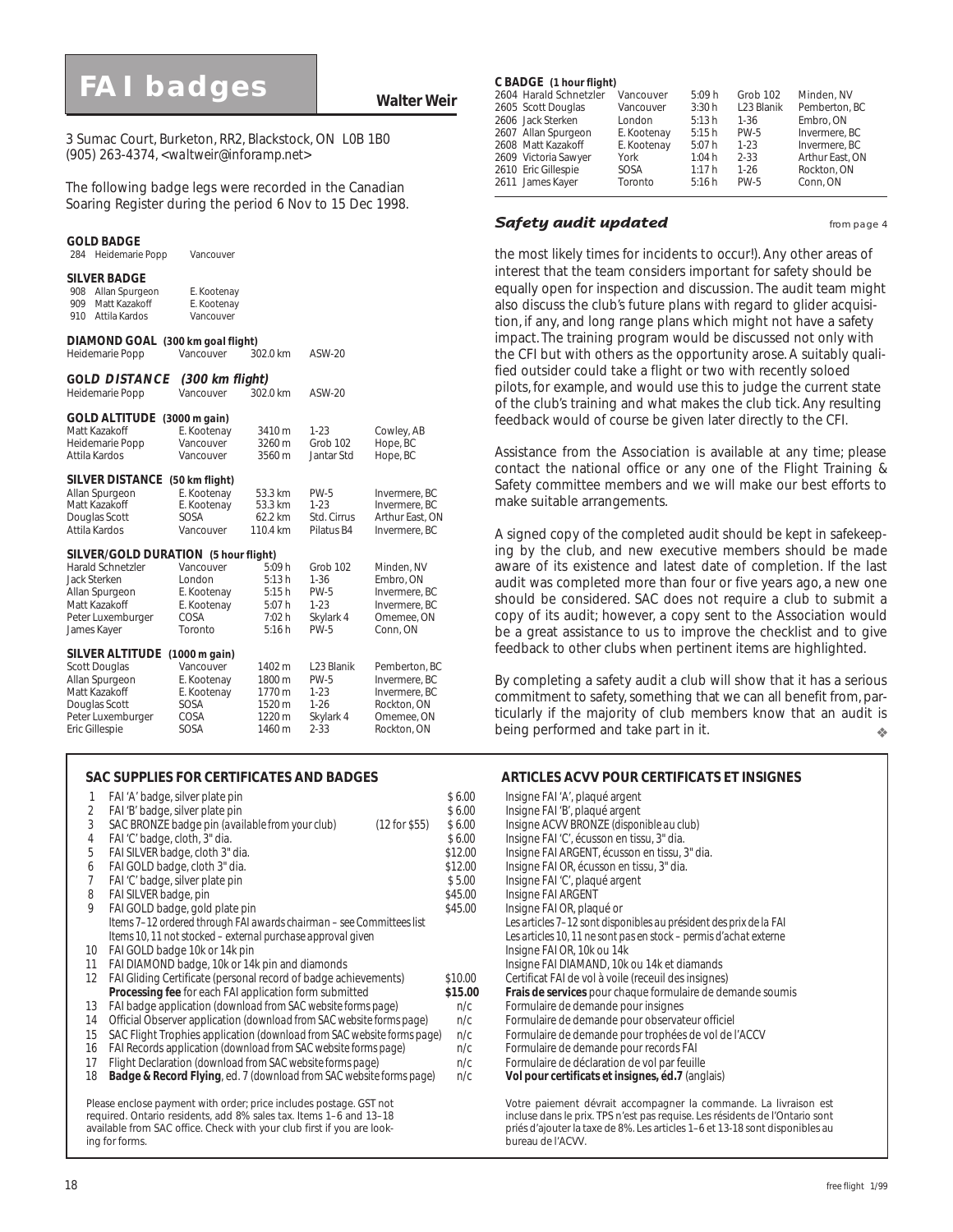

basic instruments, radio, Varicalc, open trailer. \$6000. Winnipeg Gliding Club (204) 837-8128 or *<info@wgc.mb.ca>*

**1-23**, #16, 1951, 2400h, beautifully refinished, all instruments, trailer. Asking \$11,000. Matt (250) 342-3006 or *<kaz@rockies.net>*

**DG202/17C**, 1981, 2700h, ship meticulously cared for. Excl gel coat, Becker radio/mic, ILEC computer/ vario, GPS, Winter mech back-up vario, Hamilton compass, O2, water. \$50,000. Based in Ephrata, WA Harry Peters (604)856-5456, *<petersh@uniserve.com>*

**Jantar Std 2**, ser #1207, 383h, basic instruments + PZL mech. vario, Rico elec vario, T&B, Dittel 720 ch. radio. Nice shape and annualled, enclosed all-alum trailer, tail dolly, wing covers. Contact: Paul Yardy, (905) 863 5728 *<Paul.Yardy@nt.com>*

**Jantar Std 2**, C-GGEA, 747h, excellent cond, alum enclosed trailer. Rico, g-meter, EdoAire radio, chute. Asking \$26,500. Réjean Dallaire (514) 449-6333 (W), (514) 635-3470 (H) *<rejean@cegerco.com>*

# *Solaire Canada*

Ed Hollestelle (519) 461-1464 ph/fx

**LX-20B** The new "no frills" IGC–approved GPS flight recorder *\$1495*

**LX-100** Electronic audio vario with averager and 2 response settings *\$495*

**ATR57** A new 2-1/4" panel-mounted 760 channel radio ready to install. *\$1395*

**ATR720A** 760 chan VHF with mounting<br>tray and wiring harness. \$1695 tray and wiring harness.

**ATR720C** Same as above with LCD display and 10 channel memory. *\$1895*

**SHM1010** Boom mike and wiring (as installed by most glider manufacturers. *\$175*

**LX-4000E** Flash-RAM stand-alone final glide computer *or* connects to any GPS (with NMEA output) *or* connects to the new LX-20B flight recorder for a completely integrated and FAI approved system. *\$2595*

**LX-5000** The ultimate GPS/final glide computer system with large graphic display, FAI flight recorder, and moving map with airspace and task displays. *\$5995*

**DX 50** The newest GPS flight data computer/recorder, only 2 LCDs. \$3495

**Ventus B**, C-GVRS "26", in excellent condition, 812 hours. Fully instrumented with Ilec computer, Ball vario, Dittel 720 channel radio, O2, Masak winglets and Cobra trailer. Call or e-mail Lee (403) 242-3056, *<coatesl@cadvision.com>* or Rod (403) 240-4374, *<crutcher@med.ucalgary.ca>*

**PIK20Bc**, C–GXWD, carbon fibre, 820h, vg cond., new paint, Ball 400 c/w netto & cruise, Edoaire 720 radio, chute, O2, gear warning. Call Lee Coates at (403) 242- 3056 or Denis Bergeron at (403) 526-4560.

#### **magazines**

**SOARING** — the monthly journal of the Soaring Society of America. Subscriptions US\$43. Credit cards accepted. Box E, Hobbs, NM 88241-7504. (505) 392- 1177, fax 392-8154. *<74521.116@compuserve.com>*

**NEW ZEALAND GLIDING KIWI** — the bimonthly journal of the New Zealand Gliding Association. Editor, John Roake. US\$32/year (seamail). Private Bag, Tauranga, NZ. *<john@roake.gen.nz>*

**SAILPLANE & GLIDING** - the only authoritative British magazine devoted entirely to gliding. Bi-monthly. BGA, Kimberley House, Vaughan Way, Leicester, LE1 4SG, England. £17.50 per annum. fax 0116 251-5939 *<bga@gliding.co.uk>*

**AUSTRALIAN GLIDING** — bimonthly journal of the Gliding Federation of Australia. \$A40.50 surface mail, airmail \$A55. Payable by cheque on an Australian bank, Bankcard, Visa, Mastercard. Box 1650, GPO, Adelaide, South Australia 5001. fax (03) 9379-5519. *<AdminOfficer@gfa.org.au>*

#### **suppliers**

**Barograph calibration,** most makes and models, Walter Chmela (416) 223-6487

**Flying High** Parachute sales, repairs, repacking, custom containers. Al MacDonald (403) 687-2225.

**LD-200**, variometre, hi-performance pressure transducer based varios with audio. No bottle required. Peter Masak (610) 738-9792, *masak@ix.netcom.com*

**MZ Supplies** Dealer for Schleicher sailplanes and parts, CONFOR foam, Becker radios, most German instruments. Uli Werneburg,1450 Goth Ave, Gloucester, ON K1T 1E4 , ph/fax (613) 523-2581 *mgmzaqua@ cmw.ca*

**Solaire Canada** SZD-55-1, Krosno, PW5, trailers, GPS and other sailplane stuff. Ed Hollestelle ph/fax (519) 461-1464.

**XU Aviation** Glider repairs in all materials. Chris Eaves (519) 452-7999, fax (519) 452-0075, *<xu-aviation@ sympatico.ca>*

#### **Used sailplanes WANTED from clubs and pilots**

**If you are considering selling, call** *free flight* **now, don't wait for the magazine**

**to appear! The sailplane market is tight, and the editor gets regular calls**

**to see if anything is available.**

#### **wanted & misc**

**Glider wanted** Used LS4, LS6, Discus-b, Glasflügel 304, Ventus-C, ASW19, ASW20, or ASW24. Ernst Schneider *<ews@compuma.com>*

**Instructors wanted** Aéro Club des Outardes needs qualified instructors and towpilots for the 99 season – min. 200 hours. *Aéro Club des Outardes à besoin d'instructeurs et pilotes remorqueur qualifiés pour la saison 1999 – min. 200 heures.* Gerry (450) 621-4891; Daniel (450) 628-5116.

**Bergfalke III manual wanted** We need an English version of our Bergfalke III flight manual. Contact: Sylvain Bourque, Association de Vol à Voile Champlain, *<champlain@videotron.ca>*, (514) 641-3913.

**ILEC SB-7** variometer, 2 **SB-7** varios, good condition, working order, with manuals, no flask needed, asking \$US500 each. One 57mm **averager readout for SB-7**, \$US150. Kevin Clifton, (306) 978-1832, *<kev@envistatech.com>*

**L13 canopy, L13 complete tail section** including skid with wheel. Hans Lohr, (905) 509-2356 after 1900.

**Barograph**, Winter, ink and smoke, 12 km scale, \$250 Gilles (450) 377-5737.

**Winch**, single drum with 3500 ft of cable, V-8 powered, very low time on engine. On single axle with hitch. Excellent economical launches. Eric Durance (519) 969-7889, Kurt Moser (eves) (519) 250-6748.

**Radio trade** – a panel mounted radio for an ICOM IC-A2 handheld. Mike Cook (250) 427-5471

Please read the fine print in the Trading Post box. Often the ads on this page are out of date or an ad is dropped when the owner wants it to continue. Note also that SAC maintains a For Sale page on its website.

# **XU Aviation Ltd.**

major and minor repair and inspection in:

• steel tube, and wood and fabric • stressed skin aluminum • composites

**Chris Eaves, XU Aviation Ltd, 2450 Blair Blvd, London, ON N5V 3Z9**

ph (519) 452-7999, fax (519) 452-0075 e-mail: xu-aviation@sympatico.ca TC Approved Maintenance Organization 24-88